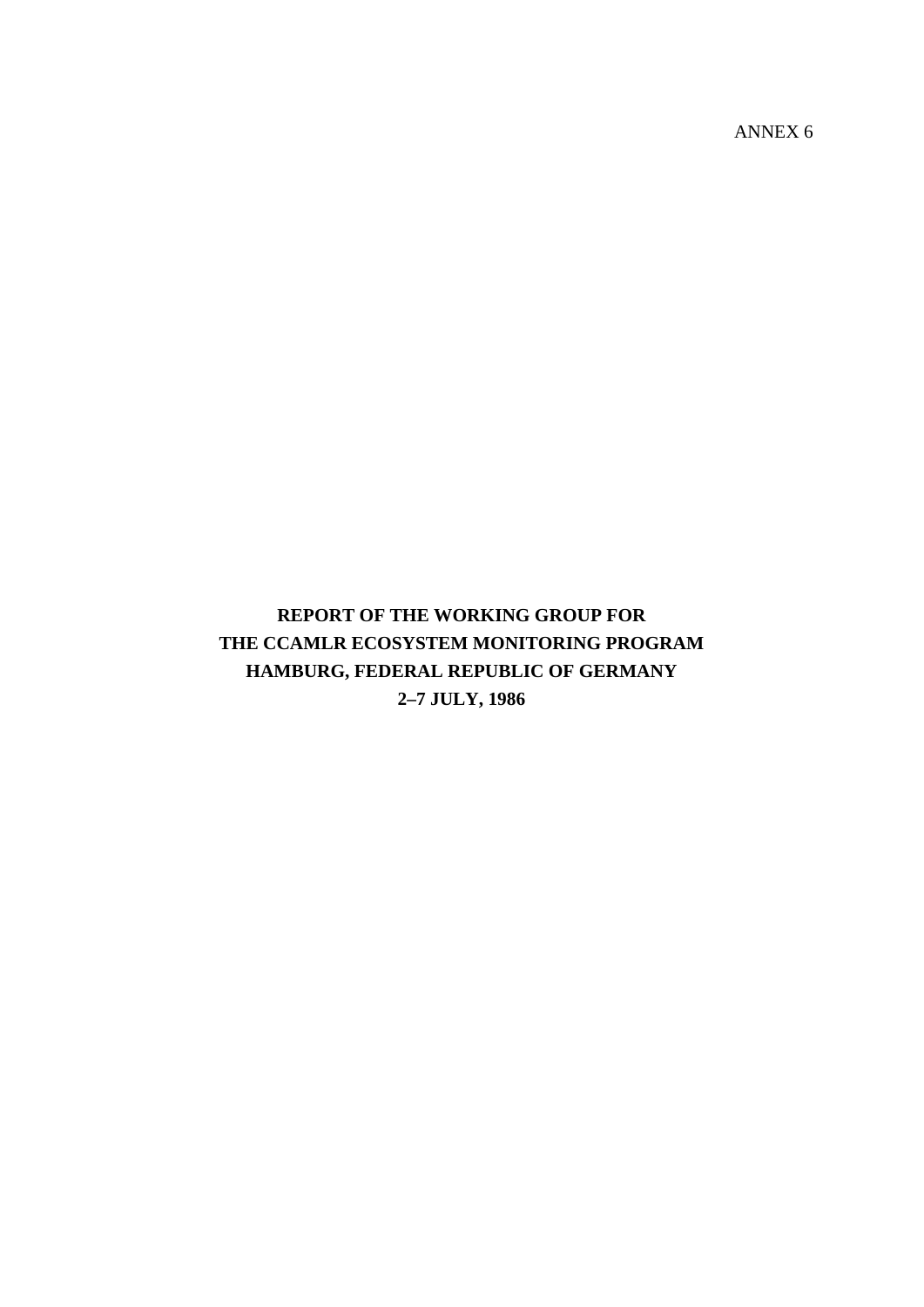### **TABLE OF CONTENTS**

#### INTRODUCTION

### ORGANISATION OF THE MEETING

#### REVIEW OF THE REPORT OF THE AD HOC WORKING GROUP ON ECOSYSTEM MONITORING, SEATTLE, 1985 Monitoring of Indicator Species

(a) Areas within which monitoring should be conducted

(b) Species to be monitored

(c) Parameters to be monitored

(d) Methods of monitoring selected parameters

#### QUANTITATIVE RELATIONSHIPS BETWEEN CHANGES IN PARAMETERS OF SELECTED PREDATOR SPECIES, THEIR PREY AND THE ENVIRONMENT

# FRAMEWORK FOR THE DEVELOPMENT OF AN

INTERNATIONAL MONITORING PROGRAM

Antarctic Peninsula Region

- (a) Land-based monitoring
- (b) Ship-based monitoring

(i) Predators

(ii) Prey

(iii) Environment

(iv) Logistics

(c) Data requirements from fisheries activities

(d) Onset of monitoring activities

South Georgia Region

(a) Land-based monitoring

(b) Ship-based monitoring

(i) Predators

(ii) Prey

(iii) Environment

(iv) Logistics

(c) Data requirements from fisheries activities

(d) Onset of monitoring activities

Prydz Bay Region

(a) Land-based monitoring

(b) Ship-based monitoring

(i) Predators

(ii) Prey

(iii) Environment

(iv) Logistics

(c) Data requirements from fisheries activities

(d) Onset of monitoring activities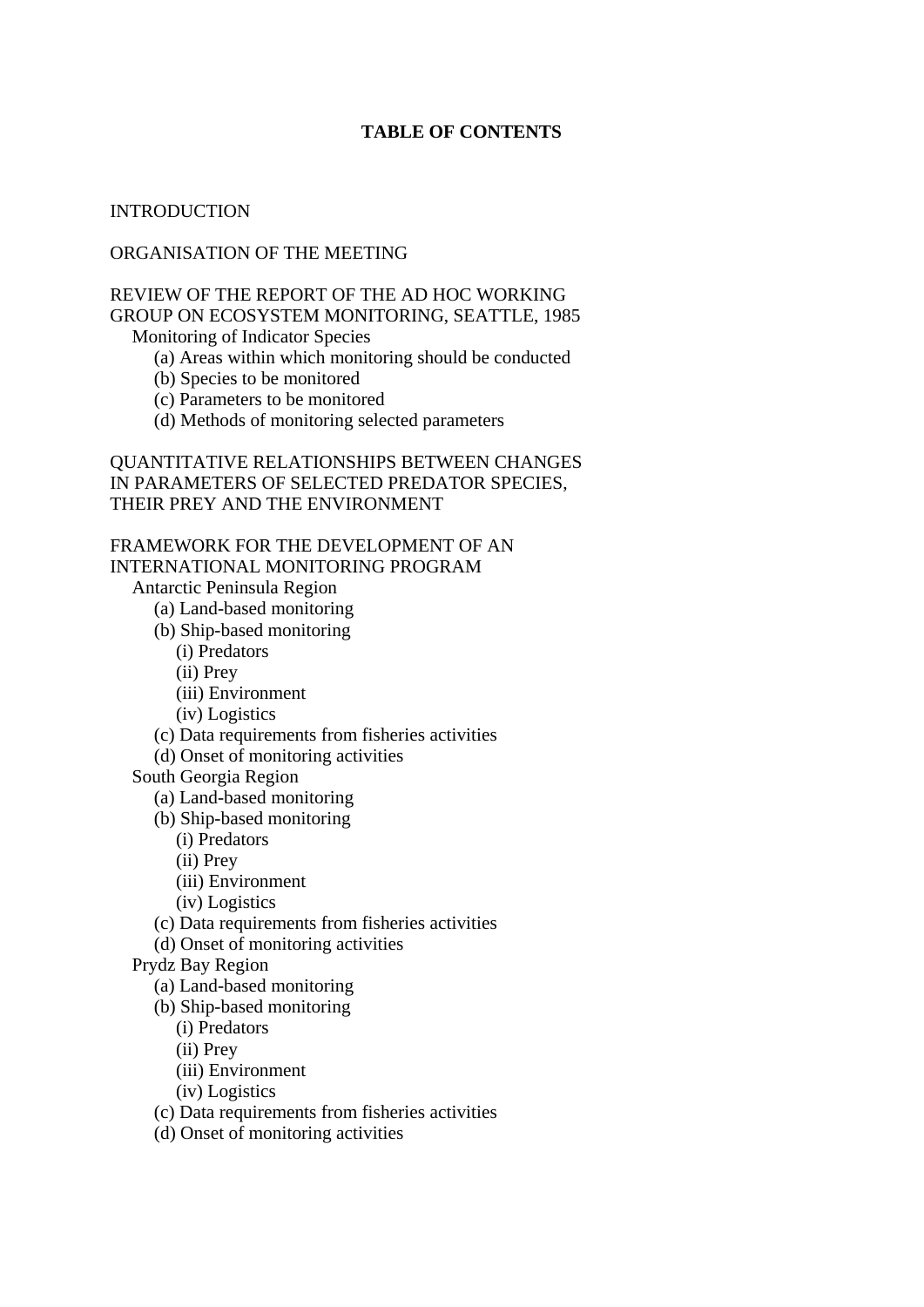## PRACTICAL NEEDS FOR THE IMPLEMENTATION OF AN ECOSYSTEM MONITORING PROGRAM

CLOSE OF MEETING

Recommendations to the Scientific Committee

Tables and Figures

List of Participants (Appendix 1)

Agenda (Appendix 2)

List of Documents (Appendix 3)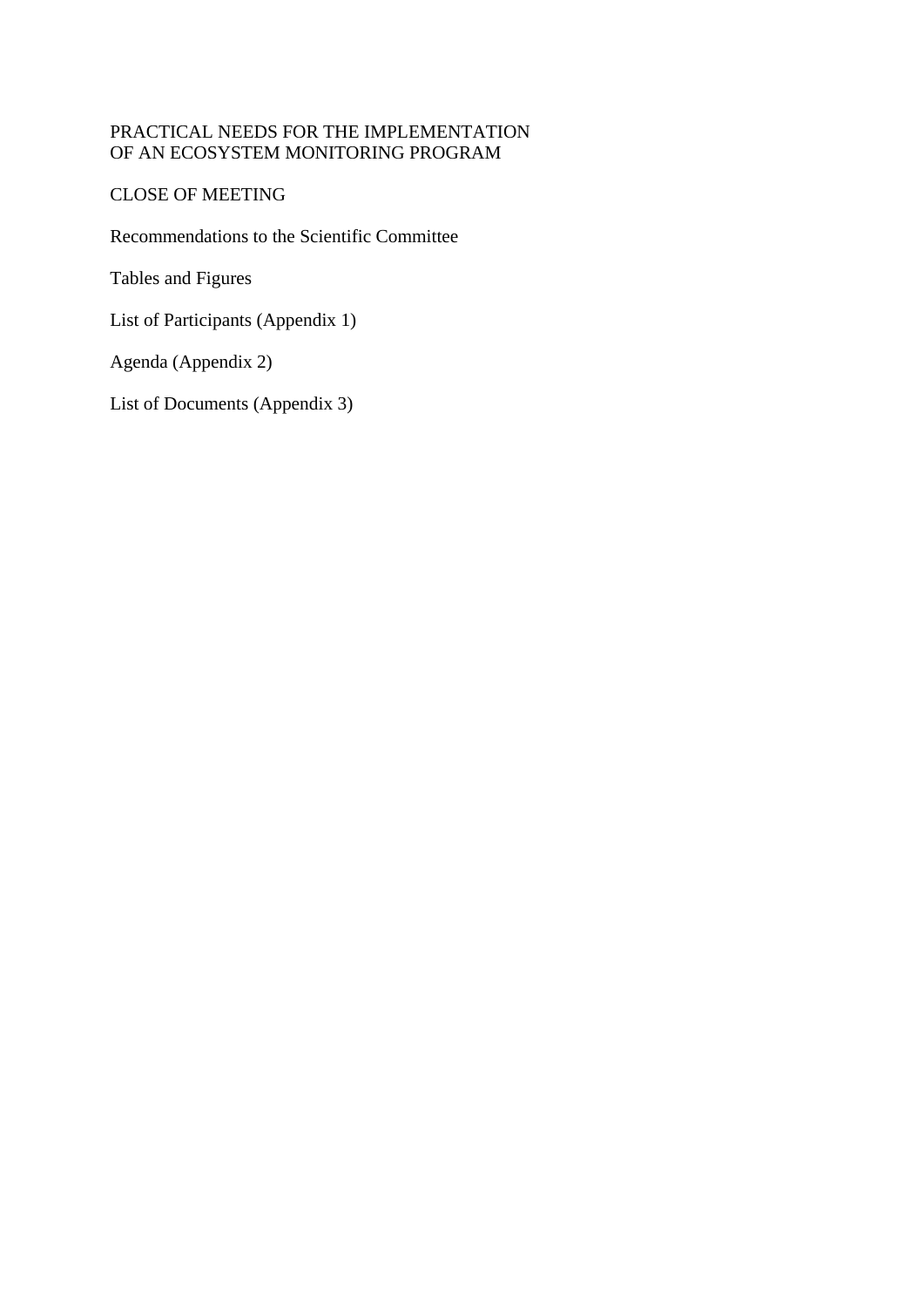# **REPORT OF THE WORKING GROUP FOR THE CCAMLR ECOSYSTEM MONITORING PROGRAM HAMBURG, FEDERAL REPUBLIC OF GERMANY**

 $2 - 7$  JULY, 1986

### INTRODUCTION

 The Working Group for the CCAMLR Ecosystem Monitoring Program was established at the Fourth Annual Meeting of the Scientific Committee of CCAMLR (SC-CAMLR) in September 1985. Dr K.R. Kerry (Australia) was elected as Convener of the Group. In order to expedite the operational implementation of a program, SC-CAMLR agreed that an intersessional meeting of the Working Group should be held during 1986 and a draft agenda was prepared for circulation.

2. The Scientific Committee accepted an invitation from the Federal Republic of Germany to hold the meeting at the Bundesforschungsanstalt fur Fischerei, Hamburg.

3. The meeting was held from  $2 - 7$  July, 1986.

4. Participants were welcomed by Dr D. Sahrhage, the Director of Institut für Seefischerei, Hamburg, and Chairman of SC-CAMLR. A list of participants is attached (Appendix 1).

5. The Convener opened the meeting and the agenda (Appendix 2) was adopted.

#### ORGANISATION OF THE MEETING

6. Mr D. Miller (South Africa) was appointed rapporteur for the Working Group.

7. A list of documents used as working papers and reference material is attached (Appendix 3).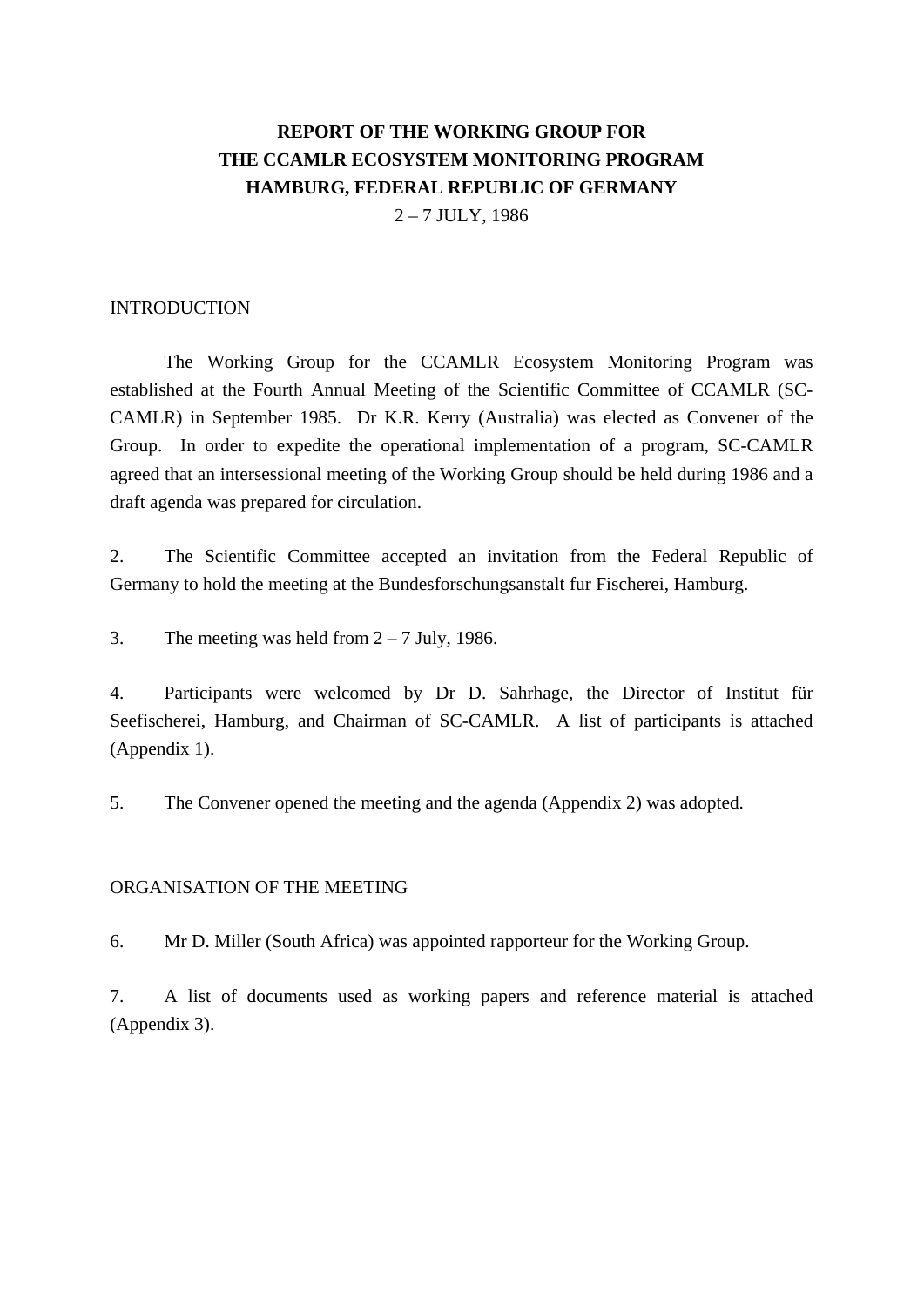### REVIEW OF THE REPORT OF THE AD HOC WORKING GROUP ON ECOSYSTEM MONITORING, SEATTLE, 1985

8. To amplify the record of the Seattle Meeting, an outline was given of the background and rationale for the approach adopted. Two main considerations governed the initial approach: firstly, the requirement to maintain ecological relationships between harvested and dependent (and related) species, within the whole Convention area; secondly, the need to establish elements of a monitoring program as soon as possible. This automatically involved considering the extension of existing baseline data series as well as the creation of new baselines and the identification of necessary programs of directed research. In addition it was recognised that although the requirement covered the whole Southern Ocean system, it would be pointless to propose a comprehensive monitoring and research program for all species and their interactions, and therefore a selective approach would be needed. This would have to identify key predator and 'prey' species and important trophic links (with an emphasis on the practical aspects of monitoring). Thus a compromise program involving intensive local studies and broad coverage studies of harvested and dependent species would be required.

9. In selecting 'prey' species, discussion was focused primarily on how changes in availability would affect predators. The main attention was given to commercially harvested (or harvestable) species. *Euphausia superba* was identified as a priority target species. Discussion of related species identified *Pleuragramma antarcticum*, early life-history stages of fish, and in certain areas *Euphausia crystallorophias*, as potentially suitable indicators of system changes.

10. Predator species were selected primarily with respect to their dependence on *E. superba* (on the basis of quantitative dietary data). Criteria of subsidiary importance were geographical distribution, tractability of the monitoring programs and associated directed research, and the quality of existing baseline information.

11. Sites and areas for monitoring studies were chosen primarily on the basis of the presence of key species, and the existence and nature of current or perspective long-term scientific operations, and secondarily in order to achieve adequate geographical coverage.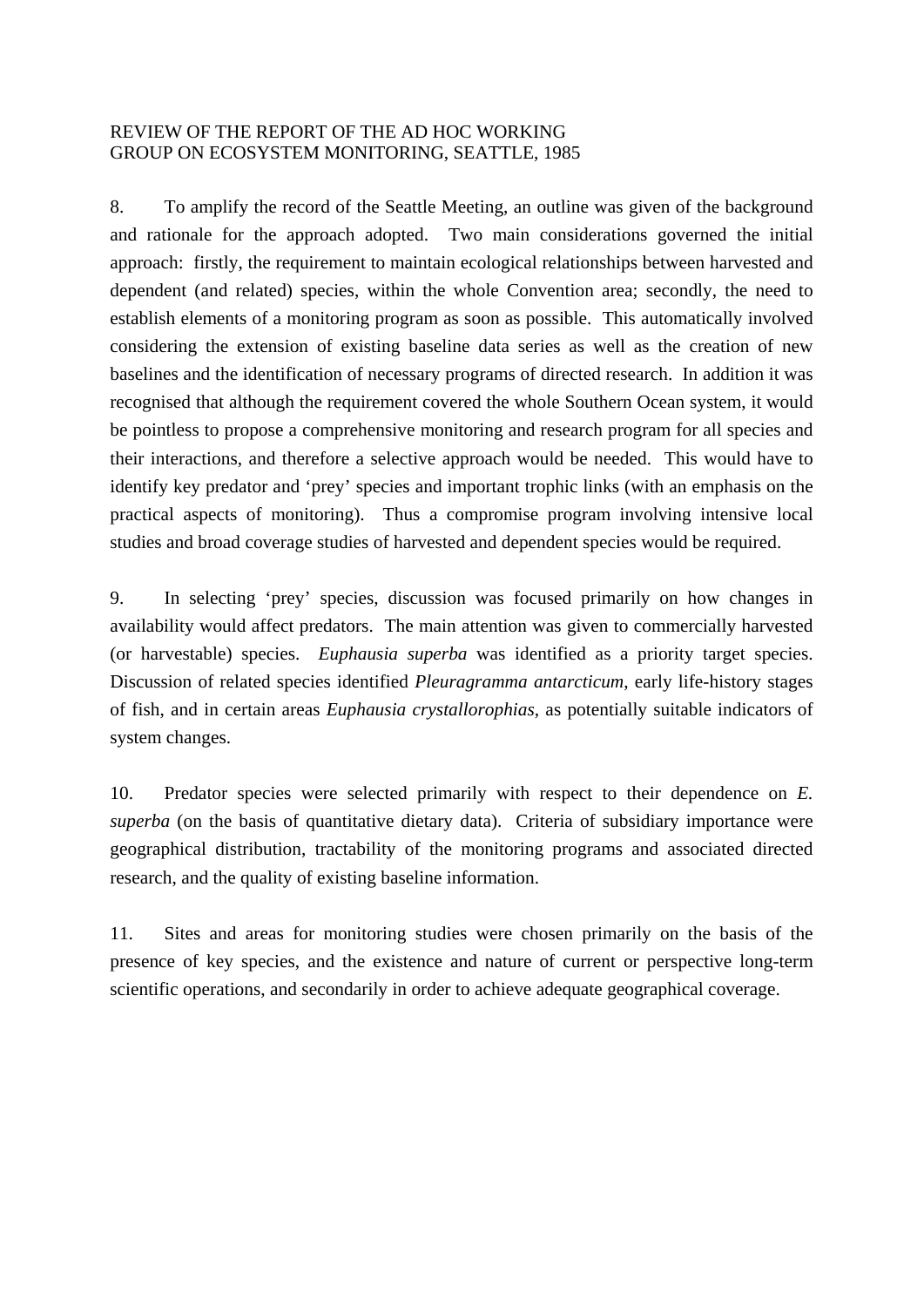Monitoring of Indicator Species

(a) Areas within which monitoring should be conducted

12. The Working Group agreed that the most important areas for the implementation of monitoring of predator-prey interactions in the Southern Ocean system were:

- the Prydz Bay region  $(58 68^{\circ}S; 55 85^{\circ}E;$  within CCAMLR Statistical Area 58.4.2) - representative of higher latitude Antarctic predator-prey interactions
- the Antarctic Peninsula region (60 68°S; 54 75°W; within CCAMLR Statistical Areas 48.1 and 88) representative of predator-prey interactions in dynamic intermediate latitude areas
- the South Georgia region  $(53 56^{\circ}S, 35 40^{\circ}W)$ ; within CCAMLR Statistical Area 48.3) - representative of lower latitude predator-prey interactions.

13. The Group also agreed upon a proposed network of sites for monitoring and directed research (see Table 1). The locations of the major study regions and the sites listed in Table 1 are shown in Figure 1.

(b) Species to be monitored

14. The Working Group endorsed the predator species chosen at the Seattle meeting as being the most useful potential indicators of change in food availability (especially of krill, *Euphausia superba*) in different geographical areas. It also acknowledged the criteria used in making the choice. After further consideration of the criteria and the selected sites for monitoring, the Group agreed to add the Antarctic petrel and the black-browed albatross to the list. The full list of species selected is:

- (i) Crabeater seal
- (ii) Antarctic fur seal
- (iii) Adelie penguin
- (iv) Chinstrap penguin
- (v) Macaroni penguin
- (vi) Minke whale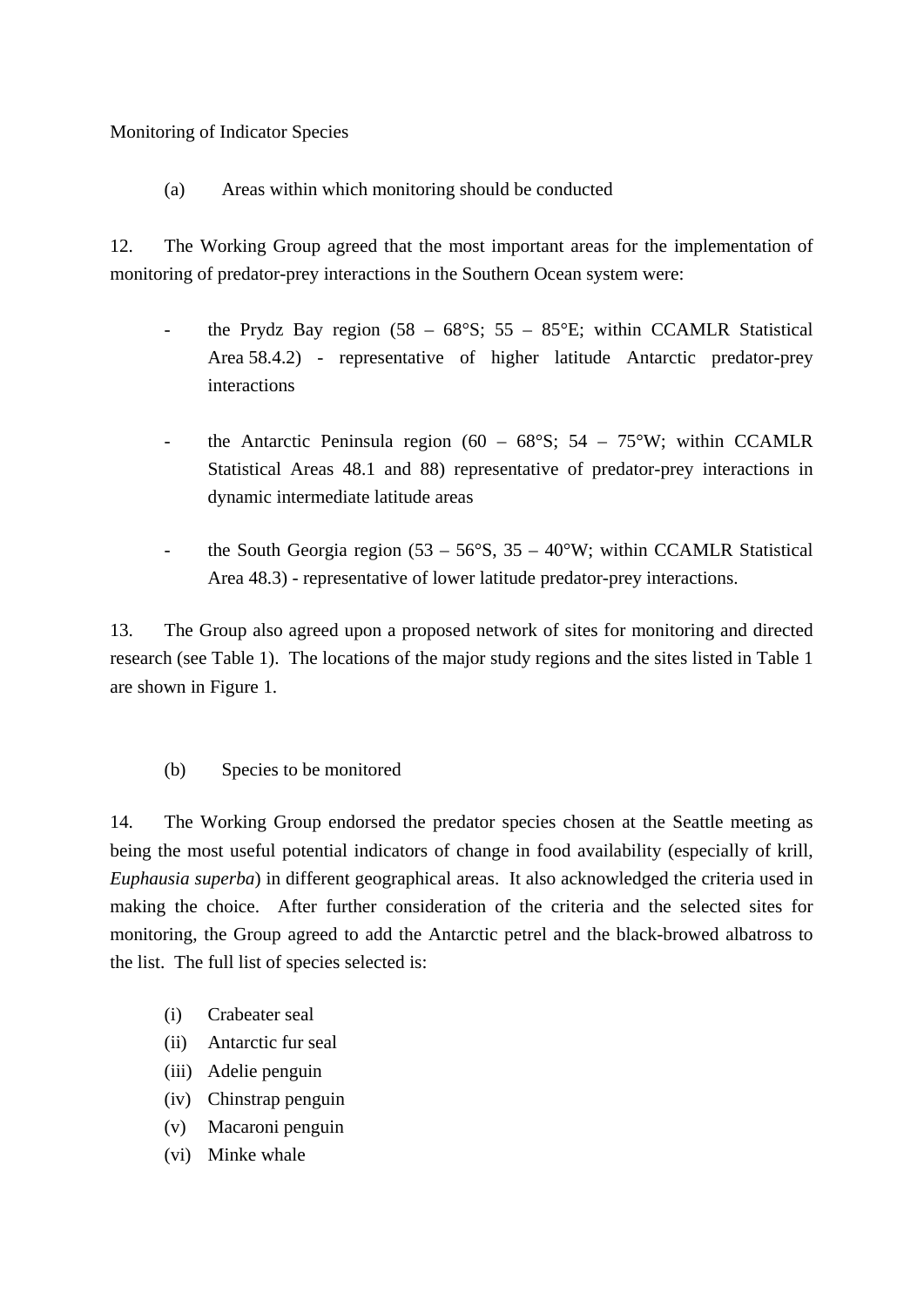(vii) Antarctic petrel

(viii) Black-browed albatross.

15. At the Seattle meeting the Working Group had prepared a set of questions for referal to the Scientific Committee of the International Whaling Commission (IWC), concerning the suitability of the minke whale as a potential indicator of the effects of changes in krill availability (Appendix 4 of the report of the Seattle Meeting). The Working Group reviewed the response from the Scientific Committee of the IWC. It expressed its thanks to the IWC Scientific Committee for the work which it had done.

16. The Working Group noted that the IWC Scientific Committee is continuing to address problems associated with the first and third category of questions forwarded by SC-CAMLR concerning the nature and extent of the impact of krill fishing on trends in whale abundance. It was also noted that the Comprehensive Assessment of Whale Stocks being undertaken by the IWC could provide information relevant to these questions. The Comprehensive Assessment is expected to be completed by 1990. Because of its potential importance, the Working Group supported the rapid completion of the Comprehensive Assessment.

17. It was noted by the Working Group however, that the Comprehensive Assessment has as its major objective to improve current estimates of whale stocks. The Working Group therefore requested that high priority also be given to evaluating available data (and data collected during the Comprehensive Assessment) on physiological condition, stomach contents and feeding behaviour of minke whale in terms of their usefulness in indicating changes in the krill/whale system. It recommended that SC-CAMLR correspond with the IWC Scientific Committee in order to explore means by which this might be achieved.

18. The IWC representative drew the attention of the Working Group to preparations being undertaken by the IWC to hold a Workshop on the Feeding Ecology of Southern Baleen Whales. The possibility of CCAMLR jointly sponsoring such a workshop had been raised by the IWC in 1983. The IWC Scientific Committee has initiated steps to prepare an inventory of available data relevant to the above Workshop (to be reviewed at its 1987 meeting). The Working Group agreed that encouragement should be given to these developments. In this context the attention of the Working Group was drawn to national efforts in relation to the analysis and synthesis of available data as outlined in ECO/6 tabled at this meeting.

19. The Group noted that the proposed Feeding Workshop will be useful in evaluating further the potential of the minke whale as an indicator species. It therefore recommended that SC-CAMLR should support the Workshop.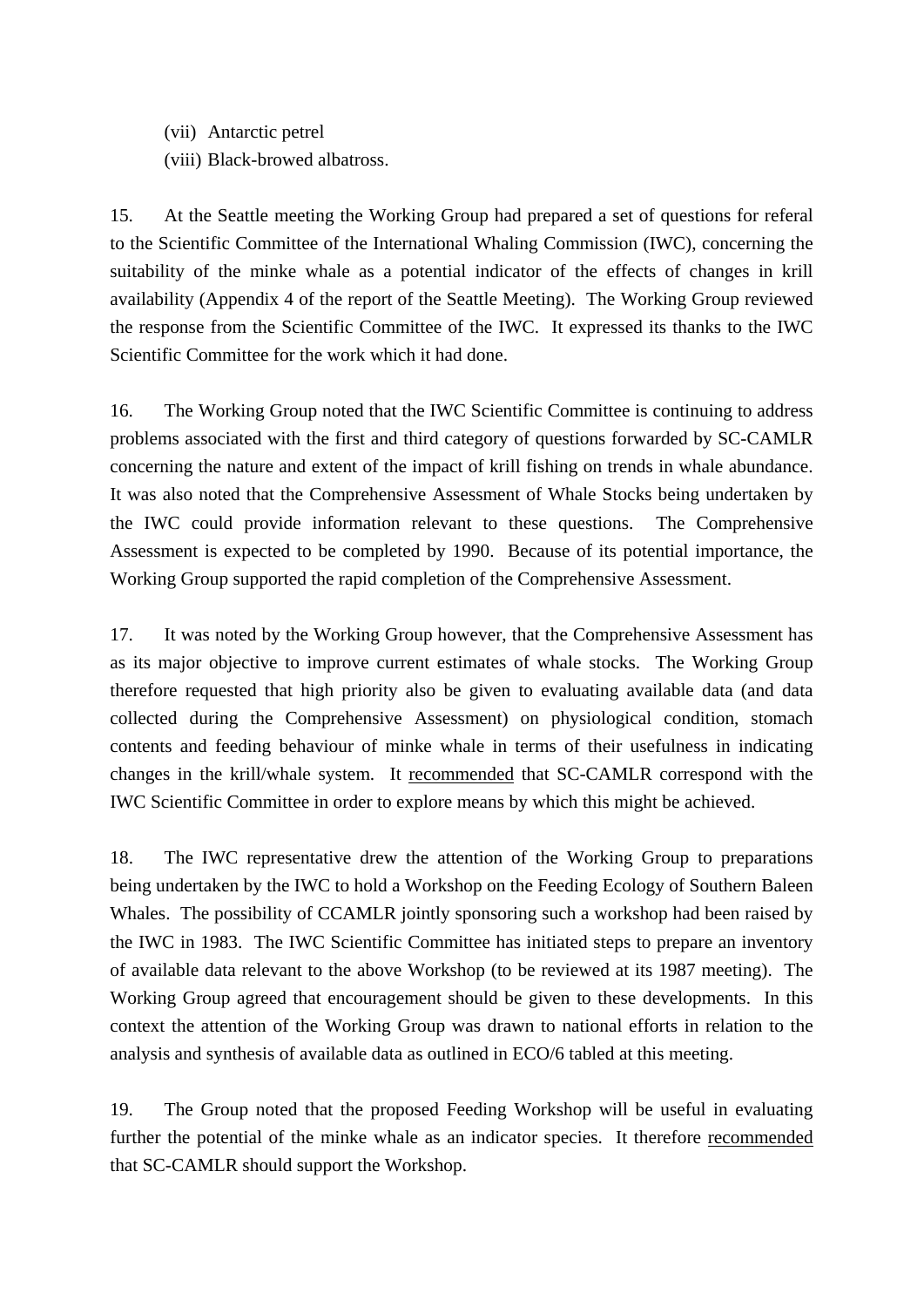### (c) Parameters to be monitored

20. The groundwork established at the Seattle meeting was reviewed. This information is summarised in Tables 3, 4 and 5 of SC-CAMLR-IV/7. Few additions and deletions were suggested. Additions to the list of parameters of potential immediate use (Table 3, SC-CAMLR-IV/7) were body condition in crabeater seal, and three parameters for minke whale (Table 2). Additions to the list of parameters which require directed research in order to assess their potential utility for monitoring programs comprised chick growth rates, fledging success and diet of Antarctic petrel, meal size in penguins, and several minke whale parameters (Table 3).

21. From the parameters listed in Table 2, specific parameters were selected for inclusion in monitoring programs to be established in the Prydz Bay, Antarctic Peninsula, and South Georgia regions (Table 4). Specific sites where land-based work should be carried out - at least at a minimum level - are listed in the footnotes to Table 4; further evaluation of some of these sites is still required.

22. It was especially noted that certain parameters of considerable potential importance for monitoring (e.g. frequency and duration of foraging trips; feeding rates and behaviour) and data critical to the interpretation of monitoring results (e.g. location of feeding areas; diet outside the breeding season), could not be evaluated or acquired without appropriate technological developments and the provision of dedicated shiptime.

23. The Working Group agreed on the sites where complementary monitoring work could be done, and reaffirmed the desirability of conducting work at these sites (SC-CAMLR-IV/7, pp.13–14). The species parameters to be measured at these sites would be the same as those specified in Table 2. The Group also reaffirmed the usefulness of conducting directed research at several sites identified in SC-CAMLR-IV/7, p.14. It noted that work on snow petrel at Cape Hallett (and elsewhere) and on Weddell seal in the Southern Ross and Weddell Seas could provide insight into predator interactions with *Pleuragramma antarcticum*.

24. With regard to monitoring important predator-krill interactions, the Group recommended that: the Scientific Committee request the SCAR Group of Specialists on Seals and the Subcommittee on Bird Biology to provide advice on the precise sampling protocols and sample sizes required for the effective monitoring of the identified parameters, including advice on the timing of investigations and the minimum time required to establish adequate base-lines.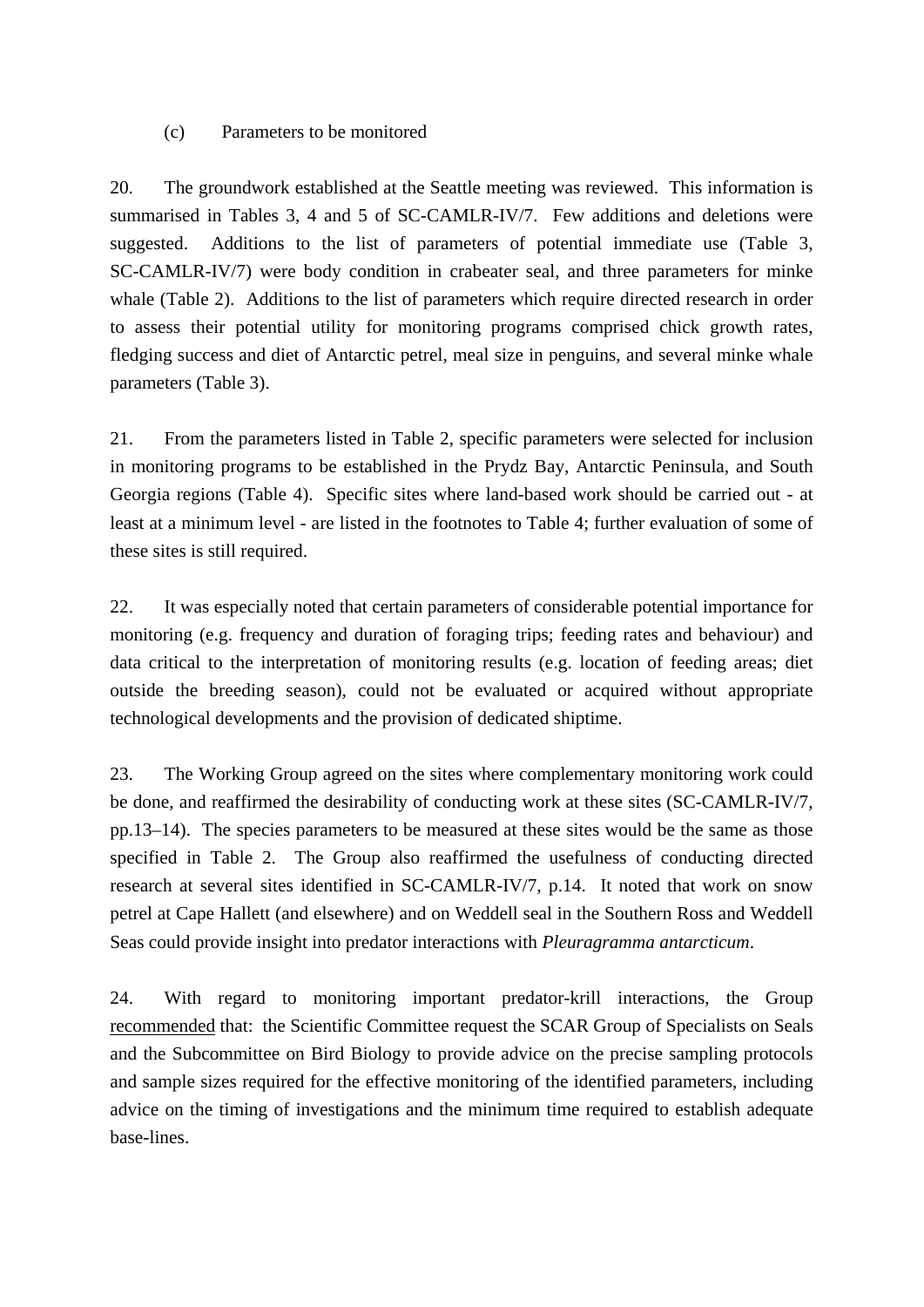### 25. Recognising that:

- (a) the interpretation of many of the predator monitoring parameters requires quantitative information on diet outside the breeding season of most if not all predator species,
- (b) to obtain the information needed for (a) requires dedicated time on research cruises and, for some species, dedicated research cruises *per se*, and
- (c) scientific programs are being conducted by member nations within the framework of other international bodies could contribute to the acquisition of data,

the Working Group recommended that SC-CAMLR request SCAR to promote and coordinate, as a matter of urgency, the acquisition of pertinent data through the scientific research programs of member nations. The formation of the SCAR Group of Specialists on Southern Ocean Ecology was seen as an important development in the promotion of such coordinated research activities.

26. Recognising that the development of various devices permitting automated measurement and recording of data, especially involving at-sea distribution and behaviour of predators, was of paramount importance for the implementation of a successful long-term program, the Working Group recommended that the Scientific Committee approve the convening (by the Chairman of the Working Group in consultation with the Chairman of the SCAR Group of Specialists on Seals and the Subcommittee on Bird Biology) of a Workshop at which specialists currently involved in developing appropriate remote sensing equipment could discuss with members of the Working Group the requirements associated with the recommended monitoring programs. The workshop should also attempt to arrange for the preparation of detailed specifications for equipment to meet monitoring needs. The meeting should ideally be convened in conjunction with the next meeting of the Working Group.

27. In addition to data on krill abundance and hydrology, there will be a need to collect the supplementary data listed in Table 4 if some explanation of the expected variability in the various monitoring parameters is to be obtained.

28. It was recognised that there is a fundamental distinction between monitoring parameters for the assessment of important prey species in their own right (e.g. for resource appraisal purposes) and for the use of such parameters to evaluate predator-prey interactions.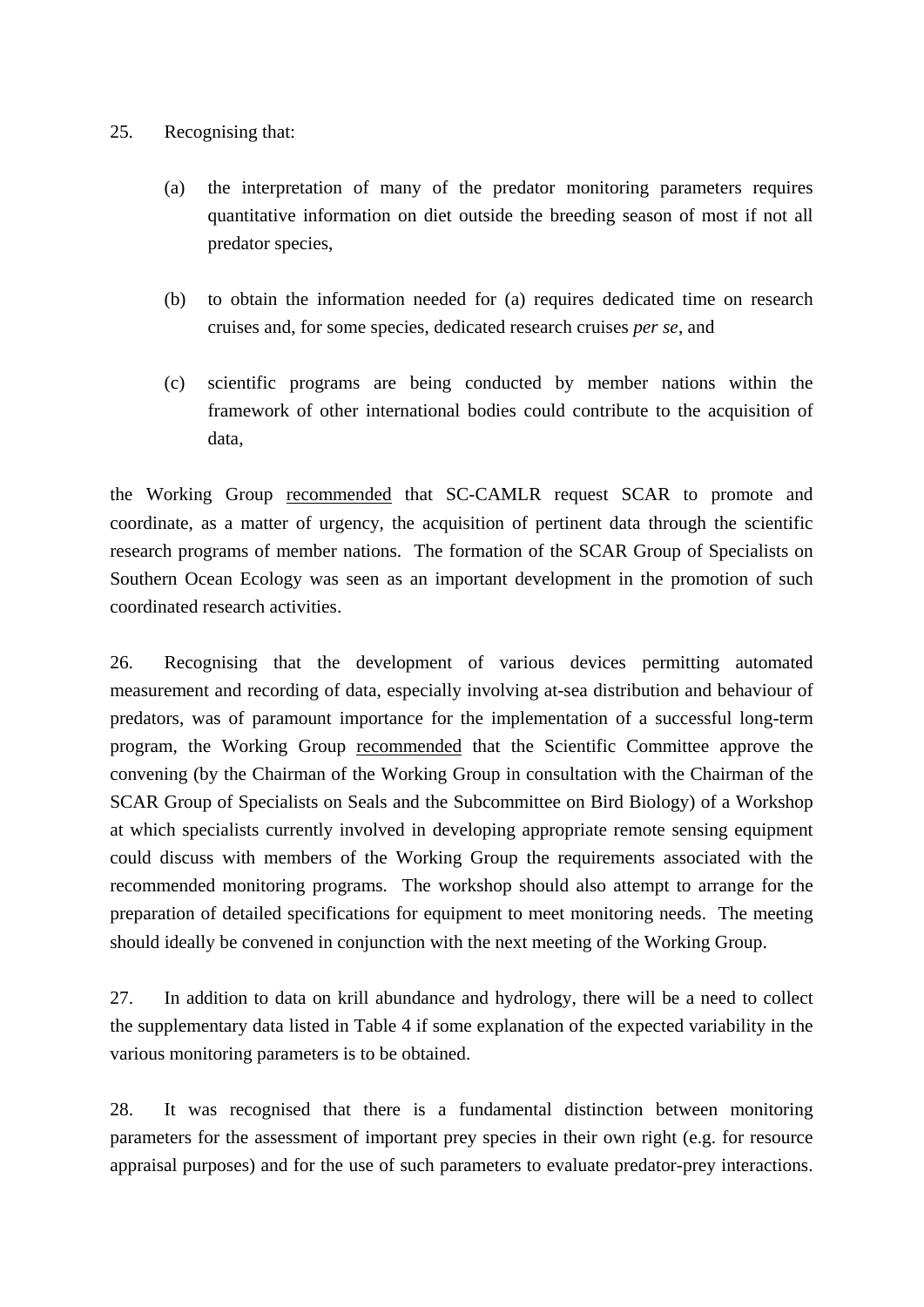It follows that the status of selected prey species and their interactions with other system components would be reflected in both the spatial and temporal variability of the prey species in the areas selected (Prydz Bay region, the Antarctic Peninsula region, and South Georgia regions). It also follows that monitoring interaction effects should provide data sufficient to distinguish between changes resulting from harvesting commercial species (of prey) and changes due to environmental variability, both physical and biological.

29. It was accepted that on a variety of temporal scales, it is necessary to monitor the following four categories of parameters with respect to assessing rates of change in abundance of the prey species selected:

- (a) prey population variables over the region
- (b) prey population variables associated with important predators
- (c) prey population variables associated with prey fishery
- (d) advection of prey.

30. A schema outlining the various parameters to be monitored to assess rates of change in krill abundance is given in Figure 2.

31. It was agreed that monitoring changes induced by the immigration and emigration of krill into and out of a particular area (i.e. fluxes across regional boundaries) would be critically important in the assessment of rates of change in krill abundance.

32. It was appreciated that the areal significance of this movement may vary and that some studies have attempted to determine to what extent advection of krill is important. The Group noted that the extensive USSR programs, the planning for SIBEX in the Western Atlantic, the British Antarctic Survey Offshore Biological Programme at South Georgia, and proposals for integrated monitoring of krill taking into account environmental variability in the Prydz Bay region (Krill WG/1985/Docs. 9 and 10), provide useful points of departure for the development of studies of this nature in the near future. Further development of such studies was encouraged. The Group noted that development of various techniques permitting automated recording of abundance and distribution data would greatly assist the monitoring of prey species, and agreed that research in this area should also be encouraged.

33. In relation to krill fisheries activities, the Group recognised two possible effects on krill abundance/distribution in the regions being considered. The first effect would be reflected in demographic parameters of krill actually taken by the fishery. The second would reflect effects of the fishery on the demography of the krill population(s) concerned.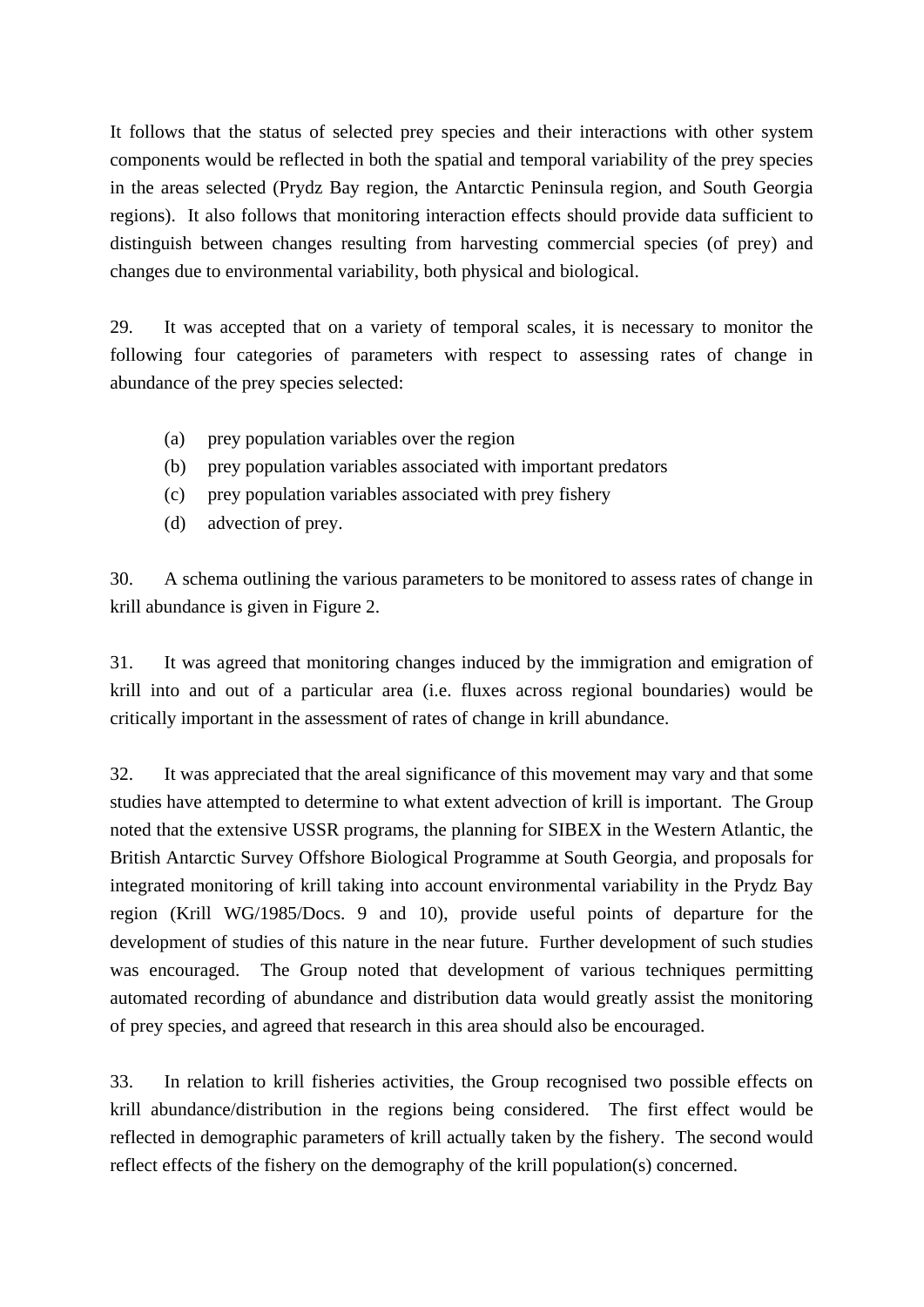34. Most of the parameters required for *Pleurogramma antarcticum* are the same as for krill (see Figure 2), except that the variables associated with the fishery are not applicable. Some allowance, however, has to be made for estimating the extent of the by-catch of *P. antarcticum* taken during krill fishing operations.

35. Similar allowance has to be made to assess the quantity of early life-history stages of other fish species taken as a by-catch of the krill fishery and to include an analysis of changes in species composition based on collections of early life-history stages. It was noted that work in this area was in progress and had been reported to the Scientific Committee (SC-CAMLR-IV, 4.26–4.29).

### (d) Methods of monitoring selected parameters

36. Within the confines of the arguments outlined in the report of the Sub-group on Krill, Fish and Squid tabled in Seattle, various methods and parameters were identified as being useful for monitoring the variables summarised in Figure 2 (see Table 5).

37. The Group recognised that there is considerable overlap between the methods outlined in Table 5 and their use in monitoring changes in krill abundance. Most of the methods are applicable to the two other priority prey species identified, although it was appreciated that knowledge of these is not as great as it is for krill.

38. The Group recognised that assessment of recruitment and natural mortality are important parameters to be considered if adequate assessment of prey species dynamics and trophic relationships are to be made. However, the Group acknowledged the difficulty at present of monitoring these parameters. Directed research in this area was encouraged.

### QUANTITATIVE RELATIONSHIPS BETWEEN CHANGES IN PARAMETERS OF SELECTED PREDATOR SPECIES, THEIR PREY AND THE ENVIRONMENT

39. Accepting the objectives of monitoring changes in the Southern Ocean system outlined in Paragraph 11 of the report of the Seattle Meeting, the Working Group acknowledged that effects of environmental variability on species to be monitored (both predator and prey species individually and their interactions) have to be examined critically.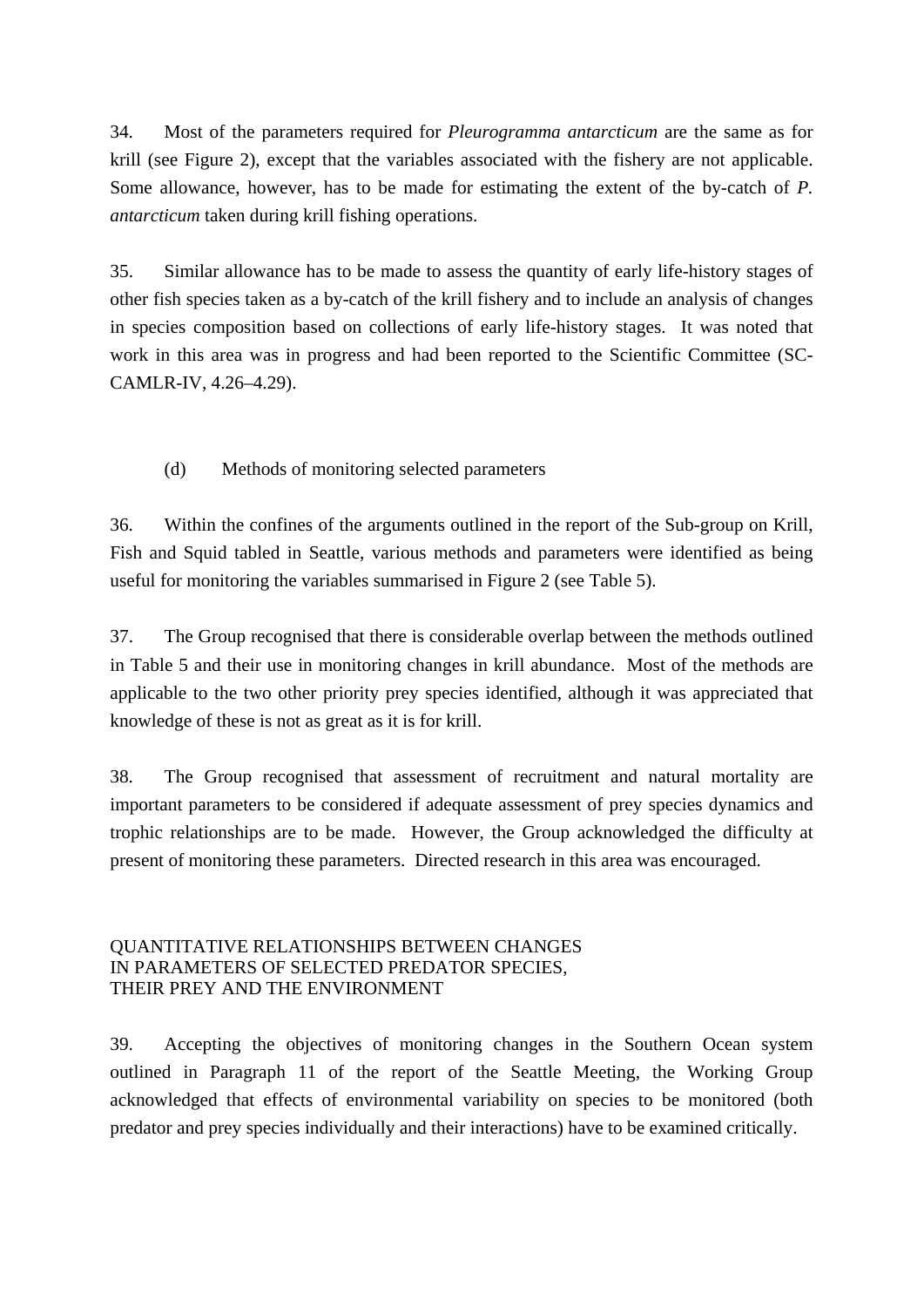40. In terms of Article II of the Convention on the Conservation of Antarctic Marine Living Resources, monitoring of environmental variables should be so designed as to provide the information necessary to distinguish between changes in the system induced by the harvesting of particular species (especially krill) and changes resulting from environmental variability, both physical and biological.

41. The Working Group identified a number of specific environmental variables thought to affect predator-prey interactions, as well as predator and prey dynamics separately. An attempt was made to define the spatial and temporal scales at which such variables should be monitored for both predators and prey, and the methods that could be used (Table 6). Their short and long-term suitability for monitoring purposes was also assessed.

42. The Working Group noted that certain environmental variables identified in Table 6 are also likely to affect the scope of fisheries activities directly. This in turn would be expected to exert some second-order effect on predator species dependent on the harvested resource, especially krill.

43. The Working Group further considered that in the future it may be both desirable and expedient to consult with appropriate specialist groups having intimate knowledge of the theoretical background of, and methods for, monitoring important environmental variables (e.g. hydrological and meteorological variables), particularly the Program Group for the Southern Oceans of the IOC and Working Group 74 of SCOR.

### FRAMEWORK FOR THE DEVELOPMENT OF AN INTERNATIONAL MONITORING PROGRAM

44. The Working Group agreed that a wide variety of data needs would be identified and that these would be dependent on the specific site being considered. Similarly logistic, technological and economic considerations need to be taken into account when formulating the development of an internationally-coordinated monitoring program.

45. The operational requirements of monitoring activities themselves will be dependent on a variety of empirical, iterative and interpretative activities. The Working Group attempted to integrate a range of such activities using directed monitoring of Adelie and chinstrap penguins as examples (Figure 3). It became apparent that the requirements for the institution of an effective monitoring framework to study environmentally/ecologically induced changed in the target penguin species used in Figure 3 could be divided as follows: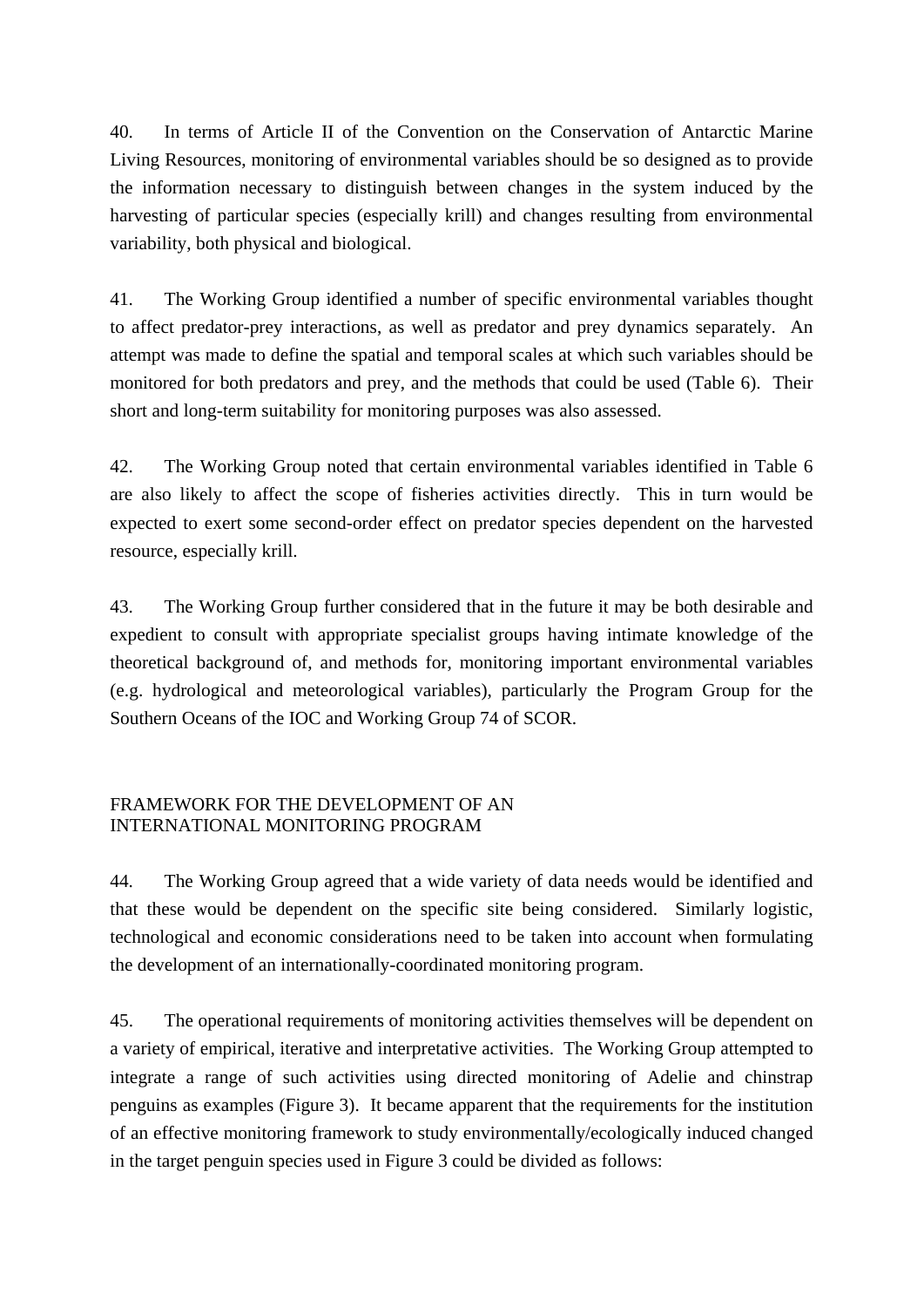- interpretative requirements:
- requirements for technological developments;
- requirements for directed research; and
- the actual parameters to be monitored.

46. For the areas discussed below, the Group recognised that in terms of obtaining adequate assessments of both temporal and spatial variability of the key prey species to be monitored, as much of the area as practicable should be surveyed at various times of the year. In terms of assessing the availability of krill to key predators, monitoring surveys need to cover as much as possible of the total distributional area of the krill population(s) concerned. In addition, it was felt that no matter how precise the estimates of changes in krill abundance might be, such estimates would be of little application to monitoring systematic changes unless results were corroborated by synoptic data on krill predators.

47. Bearing such considerations in mind, the following initial monitoring framework was proposed for the three regions:

### Antarctic Peninsula Region

48. This region was defined as: west of 54°W, east of 75°W (or the western ice edge, whichever is further), south to the Antarctic Peninsula and north to latitude 60°S. This represents an area of approximately 9 x 105 km2.

(a) Land-based monitoring

49. The following land-based monitoring sites for birds, and possibly fur seals, were identified:

- (i) Palmer Station
- (ii) King George Island (at Admiralty and Maxwell Bays and one site on the north coast)
- (iii) Elephant Island.

The species and parameters to be monitored at each site are listed in Table 7. Sampling should be undertaken on a yearly basis.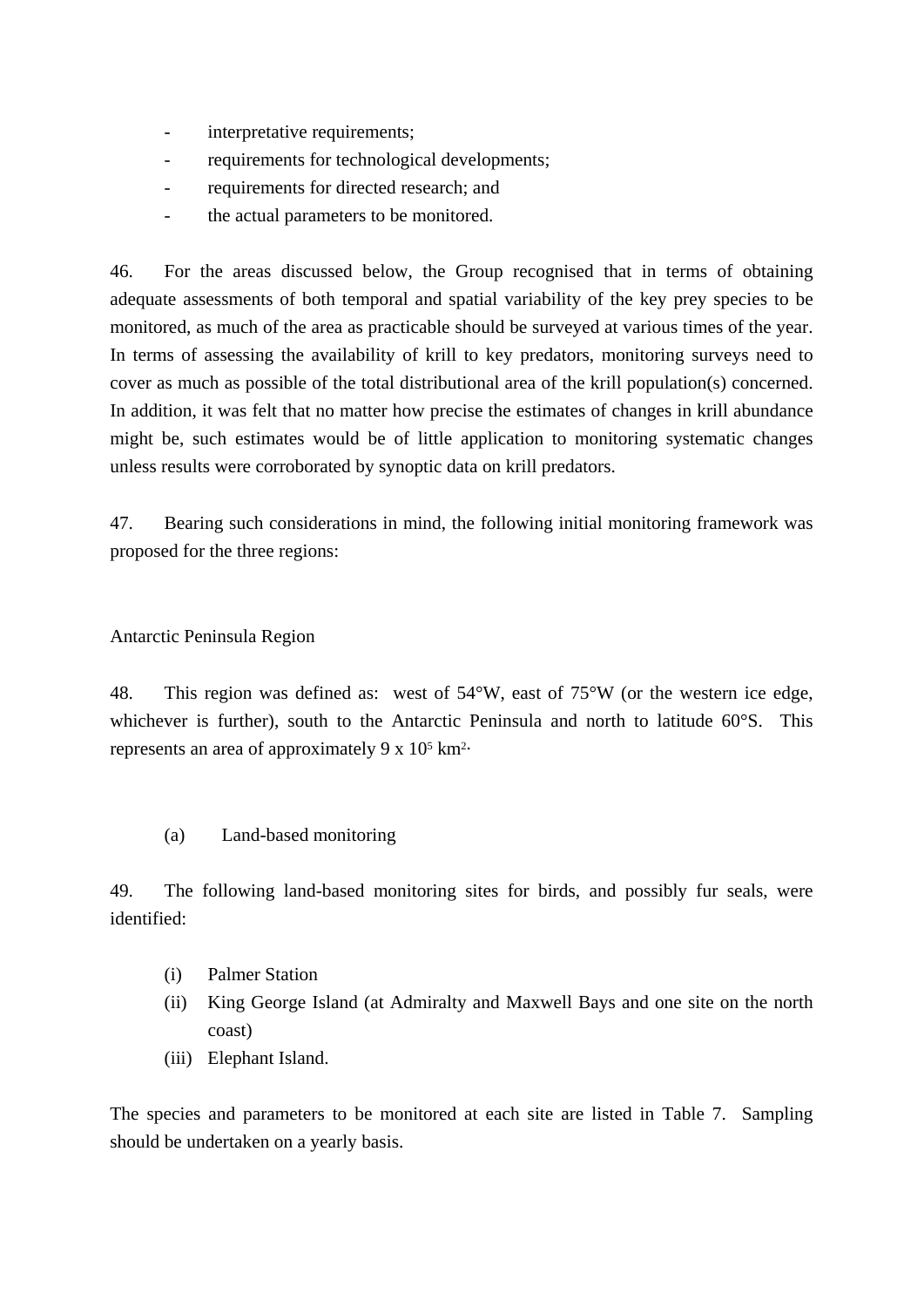- (b) Ship-based monitoring
	- (i) Predators

50. Two features of crabeater seal biology were identified as suitable for monitoring. These are:

Condition Index: It was suggested that Condition Index should be measured during October (breeding haul-out) and might also be measured during late summer if the population is accessible. The former would reflect winter feeding conditions, the latter, summer feeding. Measurements of Condition Index during summer require ship-based food surveys within 100 km of the monitoring sites. Sampling should be on a yearly basis.

Demographic Variables: Sampling should be undertaken in the pack-ice zone during the period October–December, wherever suitable concentrations of seals are found. The sampling interval should be in the order of  $3 - 5$  years.

Detailed protocols will await advice from the SCAR Group of Specialists on Seals.

## (ii) Prey

51. Krill abundance and distribution should be monitored over the whole region. Intensive monitoring should be focused within critical period predator foraging ranges of the land-based monitoring sites, particularly at King George Island and Elephant Island.

52. The critical period foraging ranges of Adelie and chinstrap penguins and fur seal were estimated to be within about 100 km radius of their respective breeding sites. It was therefore agreed that within that range, sampling of prey should be highly concentrated and within the critical periods identified in Table 7.

53. Monitoring operations should comprise a standard survey of transects aligned at right angles to the main direction of water movement over the whole region (e.g. as in the extensive programs of the USSR and SIBEX).

54. An alternative approach which was discussed would be to estimate the flux of krill in the region by repeated sampling throughout a particular season of transects situated at the geographical boundaries of the region. Although attractive in that it would allow trends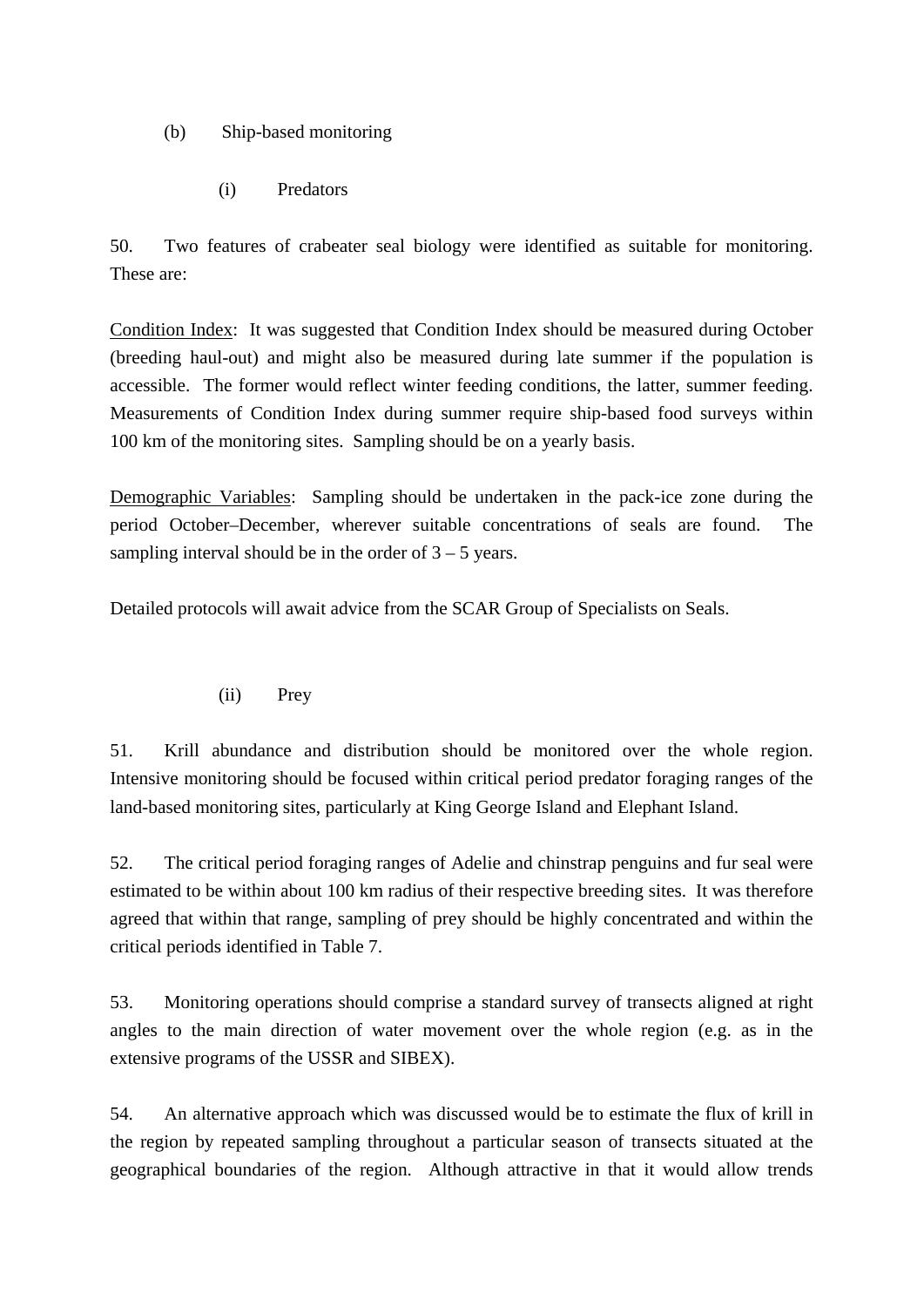during the season to be identified, strong reservations were expressed concerning the scientific basis of the approach.

55. No specific requirements for monitoring early life-history stages of fish or *P. antarcticum* could be identified. It is expected that some data will become available incidentally in catches of krill. These data would provide some information for future monitoring directed specifically at these groups.

### (iii) Environment

56. Closely spaced stations should be monitored within the critical period foraging ranges of monitored species from the land-based sites. Sampling strategies to be employed should encompass hydrological and meteorological measurements. In particular, the Group considered it was essential that standardised hydrological sections should be taken along the regional boundaries at least once each season.

### (iv) Logistics

57. As a first approximation, the following estimates of shiptime per year were made:

| (i)   | Regional krill survey and               |        | 40 shipdays  |
|-------|-----------------------------------------|--------|--------------|
|       | environmental monitoring                |        |              |
|       |                                         |        |              |
| (i)   | Intensive ( <i>i.e.</i> associated with |        | 60 shipdays  |
|       | land-based sites) krill surveys         |        |              |
|       | at each site (Dec to Jan)               |        |              |
|       |                                         |        |              |
| (iii) | Seal monitoring                         |        | 30 shipdays  |
|       |                                         | Total: | 130 shipdays |

(c) Data requirements from fisheries activities

58. Detailed catch and effort data will be required on appropriate scales to provide suitable information on the impact of fisheries activities (especially the krill fishery) within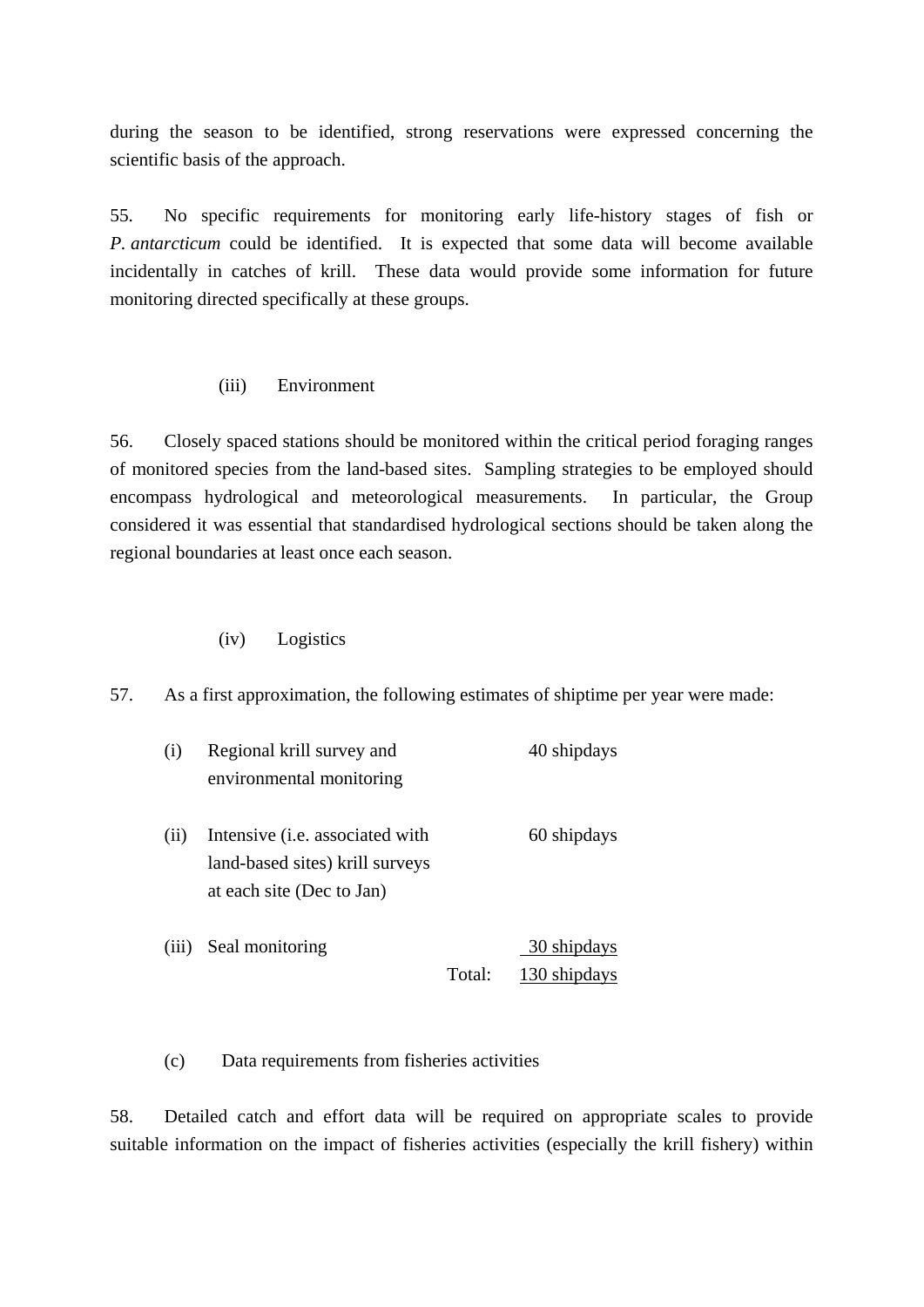the region. The Group agreed that detailed requirements would be assessed at its next meeting.

## (d) Onset of monitoring activities

59. In view of the potential of monitoring as a tool for providing data on which to base management advice, the Working Group agreed that monitoring activities must be implemented as soon as possible. Refinement of particular techniques will occur as an ongoing process as results from directed research programs become available.

### South Georgia Region

60. This was defined as the region enclosed by latitudes 53 to 56°S and longitudes 35 to 40°W. This represents a total area of approximately 8 x 104 km2.

(a) Land-based monitoring

61. Bird Island was identified as the primary site for land-based predator monitoring.

62. The species, parameters, and the extent to which they should be monitored, are summarised in Table 7. A foraging range of about 100 km was agreed to be a reasonable estimate for the most important predator species, fur seal and macaroni penguin. The range was considered to be about 250 km for the black-browed albatross.

- (b) Ship-based monitoring
	- (i) Predators
- 63. No ship-based predator monitoring studies were identified for the region.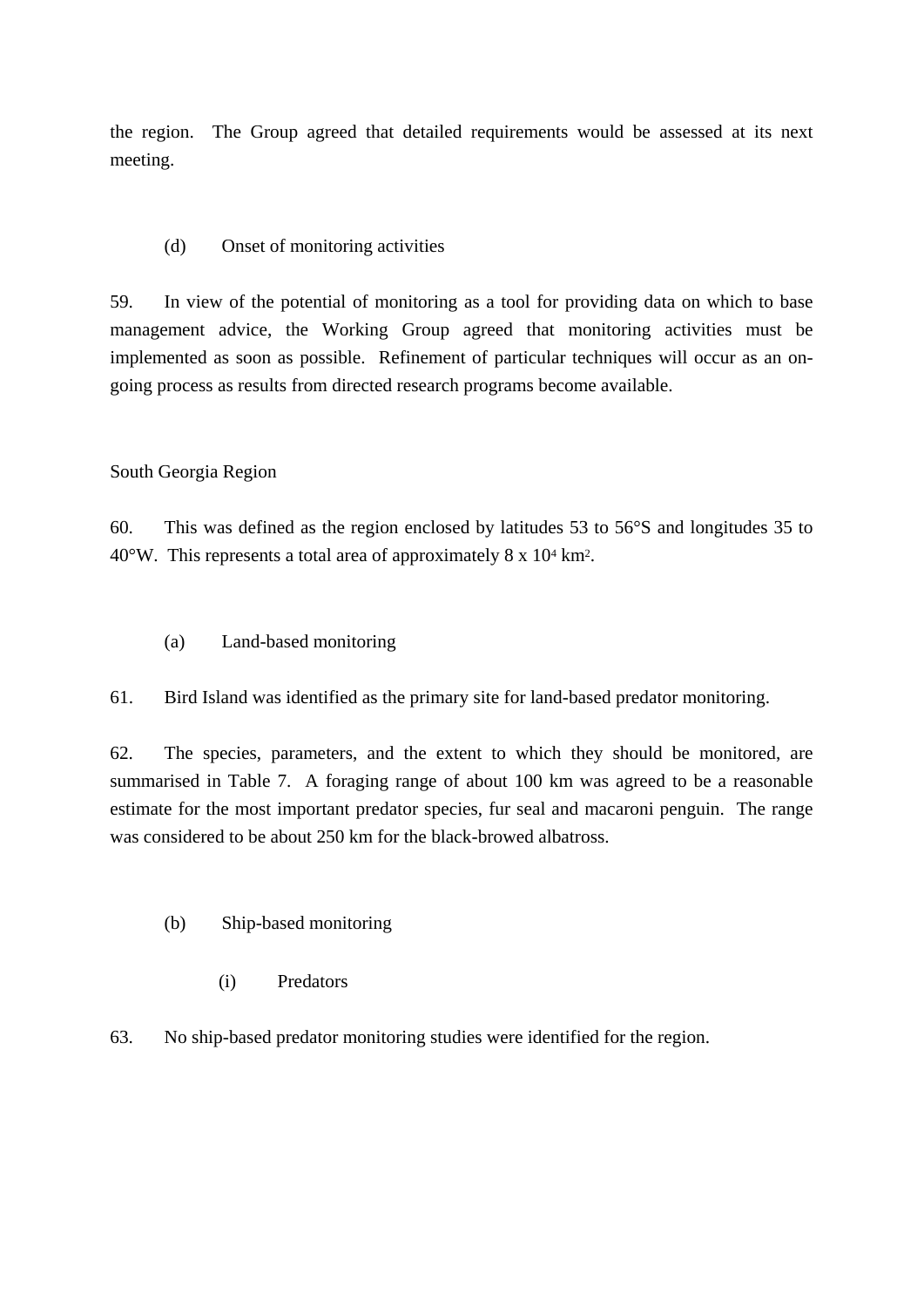(ii) Prey

64. Three sets of survey activities were considered necessary. These are the estimation of the abundance and distribution of krill (a) for the whole region, (b) within the foraging range of the predator species and (c) studies of flux of krill across regional boundaries. In terms of monitoring krill within foraging range of the primary land-based monitoring site chosen (Bird Island), the critical radius was agreed to be about 100 km and the optimal time for the conduct of the surveys was during February.

65. Bearing in mind the depleted state of certain South Georgia fish stocks, effective monitoring of the early life-history stages of fish was considered to be of high priority.

(iii) Environment

66. As noted for the Antarctic Peninsula region (paragraph 56).

### (iv) Logistics

67. As a first approximation the following rough estimates of shiptime per year were made:

| (i) | Regional krill survey        | 60 shipdays |
|-----|------------------------------|-------------|
|     | and environmental monitoring |             |

(ii) Intensive krill surveys 30 shipdays Total: 90 shipdays

(c) Data requirements from fisheries activities

68. As noted for the Antarctic Peninsula region (paragraph 58).

(d) Onset of monitoring activities

69. As noted for the Antarctic Peninsula region (paragraph 59).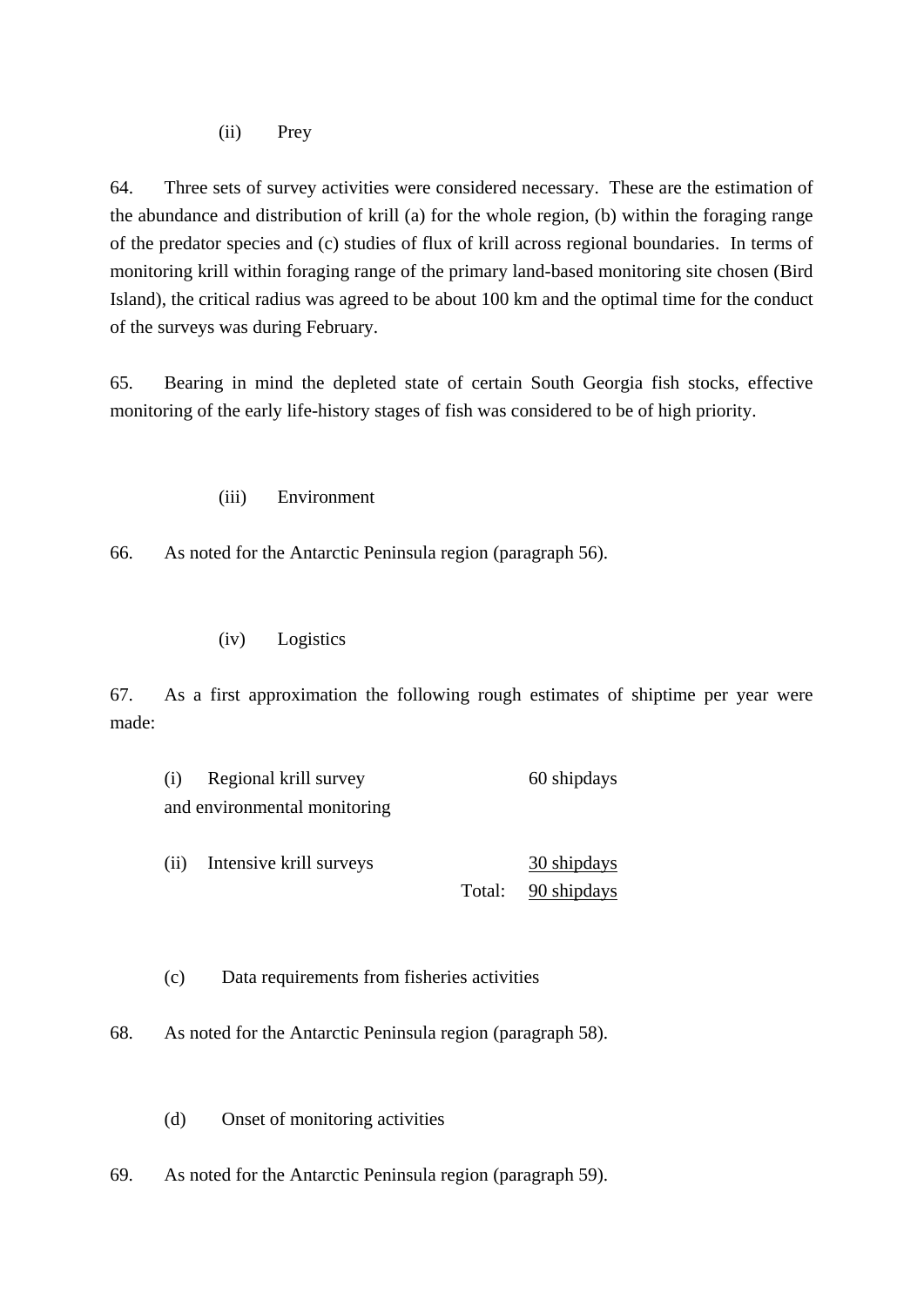Prydz Bay Region

70. This was defined as the region enclosed by 55°E and 85°E, extending from the mainland north to 58°S. This represents an area of approximately 900 x 600 nautical miles (approximately  $2 \times 10^6$  km<sup>2</sup>).

(a) Land-based monitoring

71. For Adelie penguins, three monitoring sites are to be selected, including one at Davis, and another possibly at Scullin Monolith. The foraging range is about 100 km from each site.

72. For Antarctic petrel, colonies at Scullen Monolith and the Rauer Islands are being investigated as potential monitoring sites. The foraging range may extend to 300 km.

- (b) Ship-based monitoring
	- (i) Predators

73. As for the Antarctic Peninsula region, two features of crabeater seal biology were identified as suitable for monitoring. Sampling protocols of Condition Index and Demographic Variables are the same as those described in paragraph 50.

(ii) Prey

74. Distribution and abundance of krill need to be monitored over the whole region, with concurrent monitoring of the environment as noted for the Antarctic Peninsula region. Variations in abundance and distribution have to be recorded during the summer period, as well as from year to year. At the regional level, a series of standardised meridional transects (a minimum of 3 for the region) should be followed by intensive surveys in areas of high krill concentration identified during regional surveys. Intensive monitoring of krill abundance and distribution within critical range of land-based predator monitoring sites also needs to be carried out.

75. No specific requirements for monitoring *P. antarcticum* or early life-history stages of fish were formulated.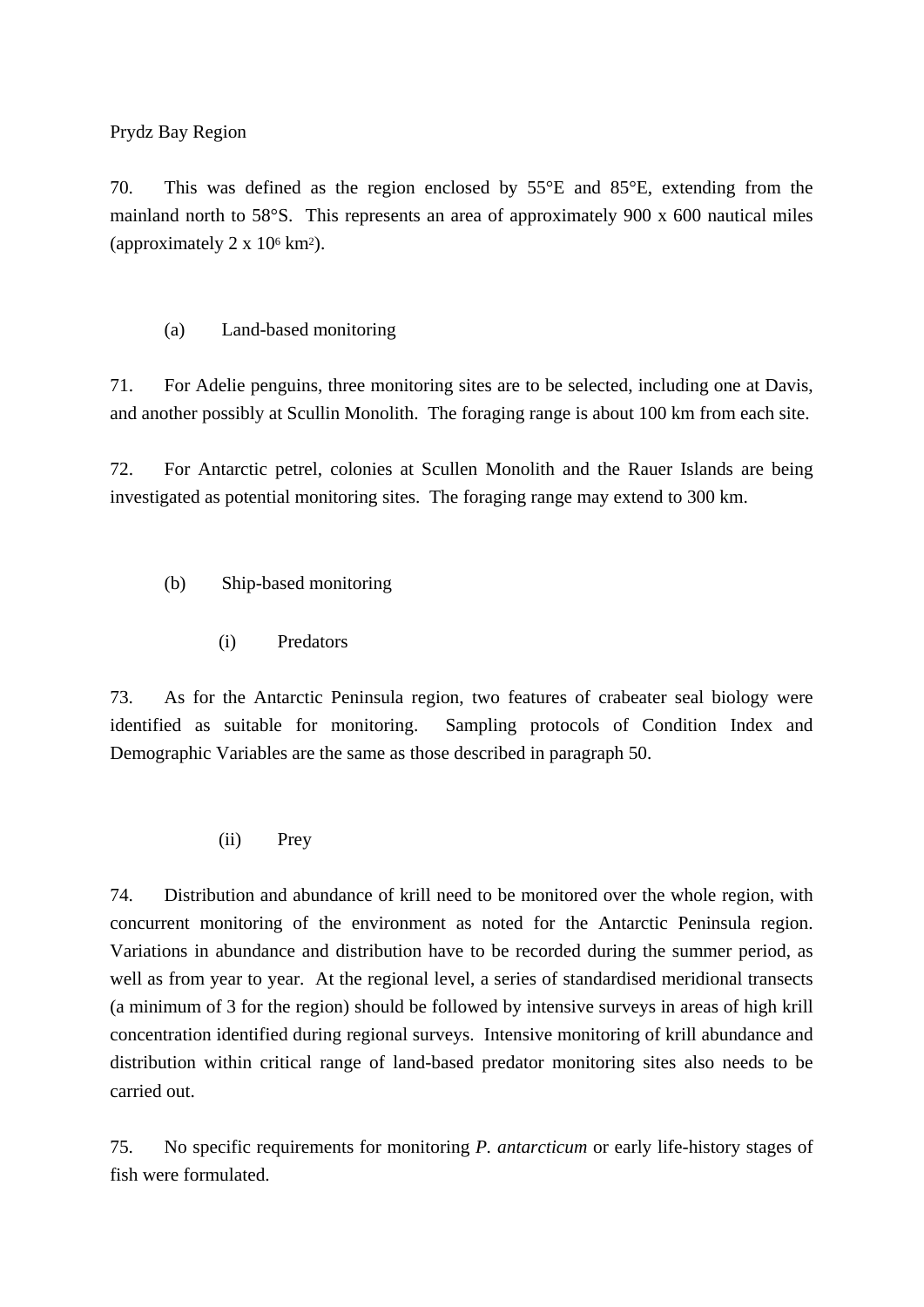(iii) Environment

76. As for the South Georgia and the Antarctic Peninsula regions (Paragraph 56).

(iv) Logistics

77. As a first approximation the following estimates of shiptime per year were made:

| 1. | Regional krill surveys and environment                |             |              |  |  |  |
|----|-------------------------------------------------------|-------------|--------------|--|--|--|
|    | wide-scale                                            | 20 shipdays |              |  |  |  |
|    | intensive                                             | 30 shipdays |              |  |  |  |
|    | 2 x summer surveys                                    |             | 100 shipdays |  |  |  |
| 2. | Intensive surveys in association with                 |             |              |  |  |  |
|    | land-based predator monitoring sites                  |             |              |  |  |  |
|    | Adelie penguin $(3 \text{ sites } x 10 \text{ days})$ |             | 30 shipdays  |  |  |  |
|    | Antarctic petrel (2 sites x 10 days)                  |             | 20 shipdays  |  |  |  |
| 3. | Crabeater seal monitoring                             |             |              |  |  |  |
|    | 2 surveys x 15 days                                   |             | 30 shipdays  |  |  |  |
|    |                                                       | Total:      | 180 shipdays |  |  |  |

(c) Data requirements from fisheries activities

78. As noted for the Antarctic Peninsula and South Georgia regions (paragraph 58).

(d) Onset of monitoring activities

79. As noted for the Antarctic Peninsula and South Georgia regions (paragraph 59).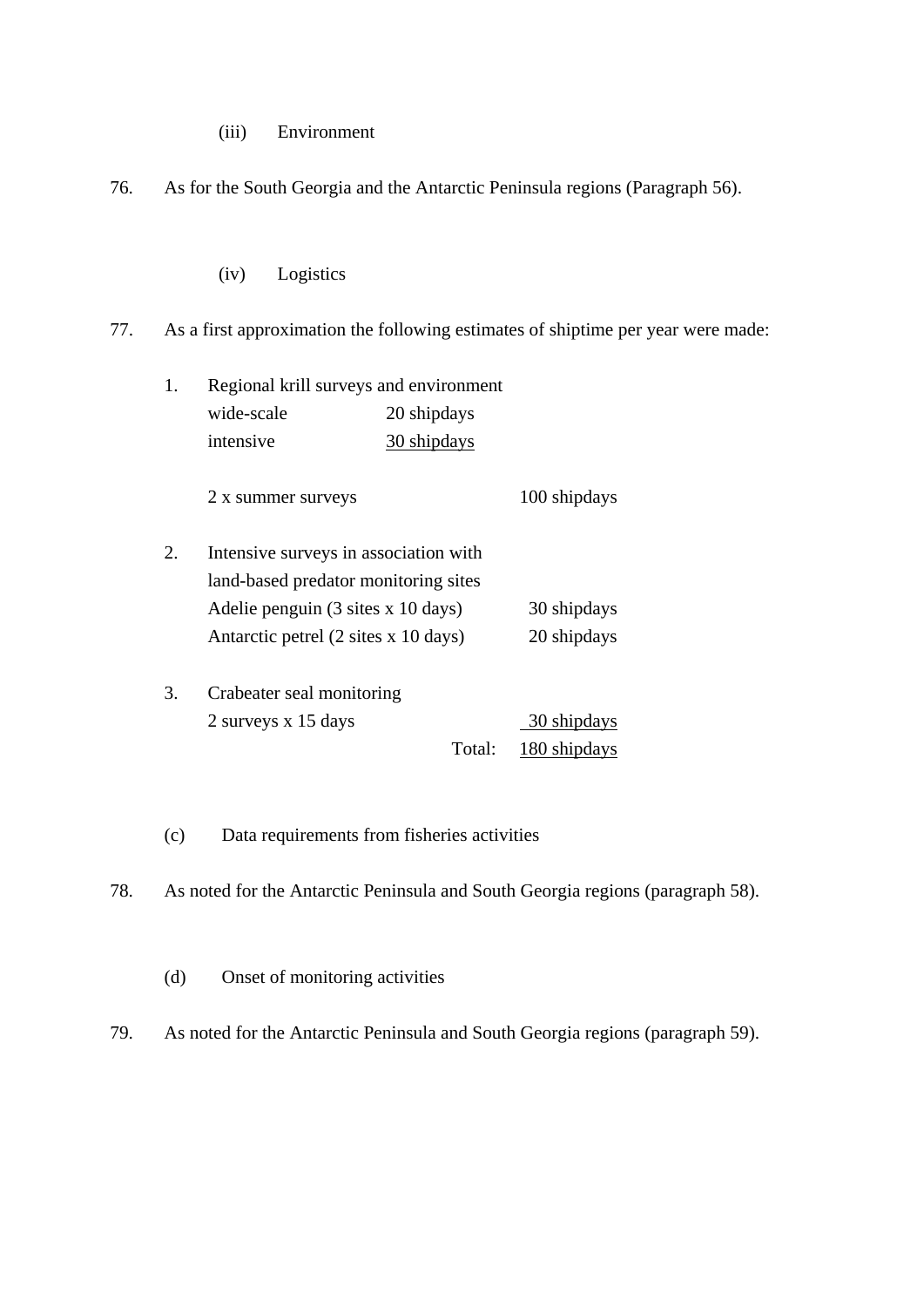### PRACTICAL NEEDS FOR THE IMPLEMENTATION OF AN ECOSYSTEM MONITORING PROGRAM

80. The monitoring programs outlined in this report are mainly based upon those species and parameters considered to be most suitable for immediate monitoring. The Working Group emphasised that for a number of species and parameters, as well as for some environmental features, considerable research and development are required before it will be possible to assess whether parameters being considered are the most suitable for monitoring purposes and can in fact be monitored both routinely and practicably. In addition, steps have to be taken to assess whether meaningful data on important system interactions will be obtained.

81. The initial program framework outlined here thus requires selected pilot studies during its initial years in order to determine, as far as possible, the level of sampling precision desired and ultimately the sampling intensity necessary in the future. The Group therefore agreed that in this context directed studies should be carried out on the key elements identified as requiring further research in the Report of the Seattle Meeting.

82. The Working Group noted the overall importance of ensuring standardisation of the methods and procedures to be used in monitoring. In particular, the acquisition and handling of data should be agreed upon at an early stage in the implementation of any future monitoring program framework. Many nations are already carrying out research which is likely to contribute to such a monitoring framework and, as has already been mentioned, there are a lot of baseline data which could be used. Data from these sources will have to be compatible with those collected in the program envisaged in this Report. It was noted that there is an urgent need to reach agreement on the various methodologies to be used so that the implementation of the program can be commenced as soon as practicable.

83. Despite the urgent need for the standardisation of methods to be used, the Working Group acknowledged that there was insufficient time available at the present meeting to discuss this problem adequately. In addition, many of the associated matters of substance are likely to necessitate the input of expert opinion which was unavailable within the Group. The Working Group therefore recommended that practical needs for the timely implementation and phasing of the monitoring program framework discussed at the meeting should be referred to the next meeting of the Group as a major agenda item.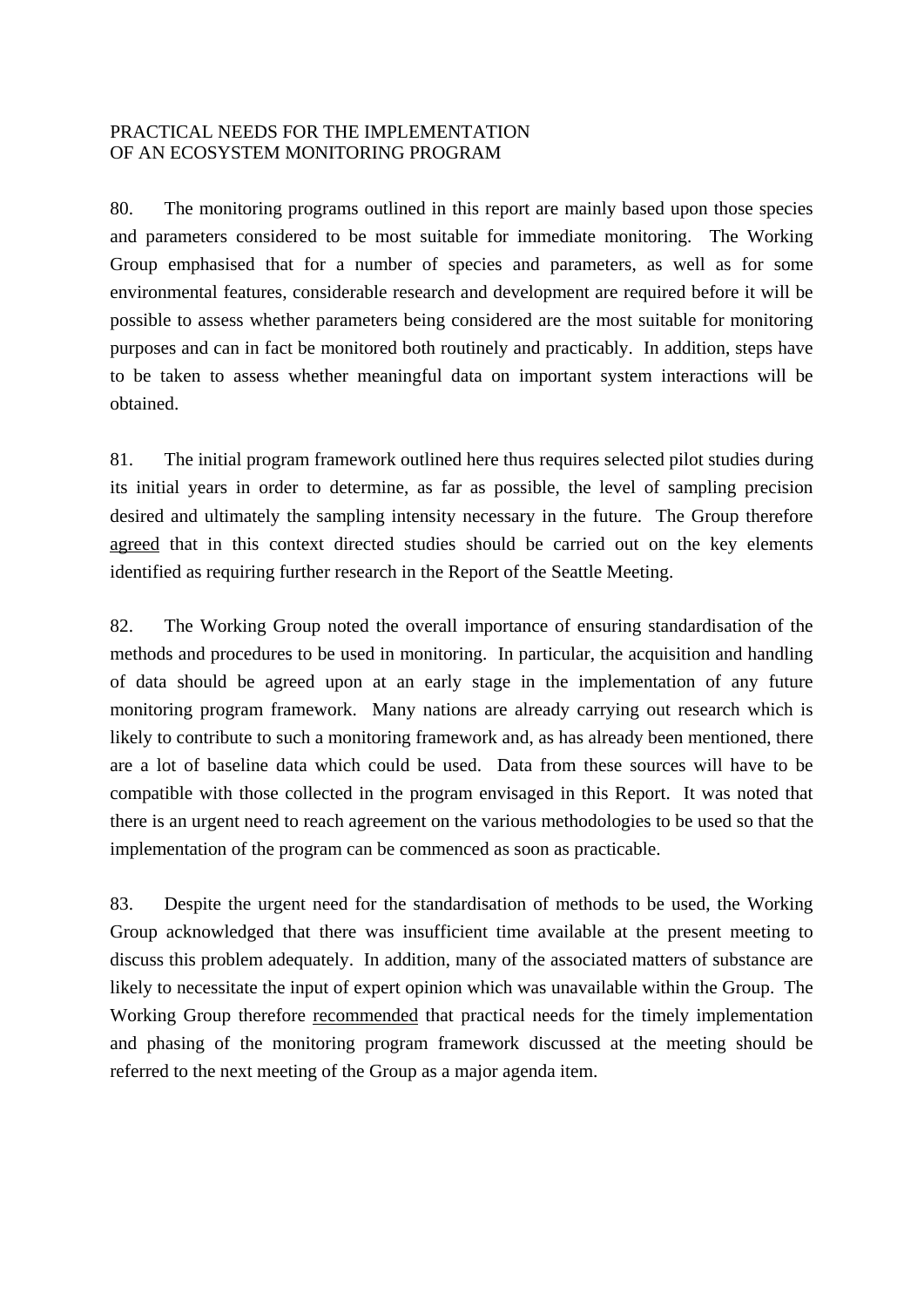- 84. Specific topics to be addressed at the next meeting should include:
	- data needs, data acquisition and data handling in respect of predator, prey, environment and the fishery;
	- standardisation of monitoring methods;
	- identification and elaboration of new methods:
	- remote sensing;
	- theoretical aspects and pilot studies as related to monitoring needs and methodologies;
	- scheduling of various program elements.

85. It was noted that various SCAR Groups, especially the Sub-Committee on Bird Biology and the Group of Specialists on Seals, are in a position to provide the necessary expert advice to the Working Group.

86. While noting that the objectives of the monitoring program differ from those of the BIOMASS program, the Group recognised that many of the techniques/methods developed through BIOMASS are directly applicable to the present program. It was agreed that the Working Group should investigate the potential utilisation of these methods, including those for data handling, within the context of the monitoring program.

87. The Working Group noted that having elaborated the framework for a Monitoring Program it was now important to determine the degree to which existing national programs could contribute to such a Monitoring Program and to consider the practical contributions each country might make.

88. In this connection the Group acknowledged the papers tabled as ECO/6, ECO/7, ECO/12, ECO/13. It noted a preliminary announcement inviting cooperation during a forthcoming research cruise of the R.V. *Kaiyo Maru* to the Antarctic Peninsula Region in 1987/88.

89. It was agreed that there would be an advantage in holding the next meeting of the Working Group soon after the CCAMLR/IOC jointly sponsored Scientific Seminar on Ocean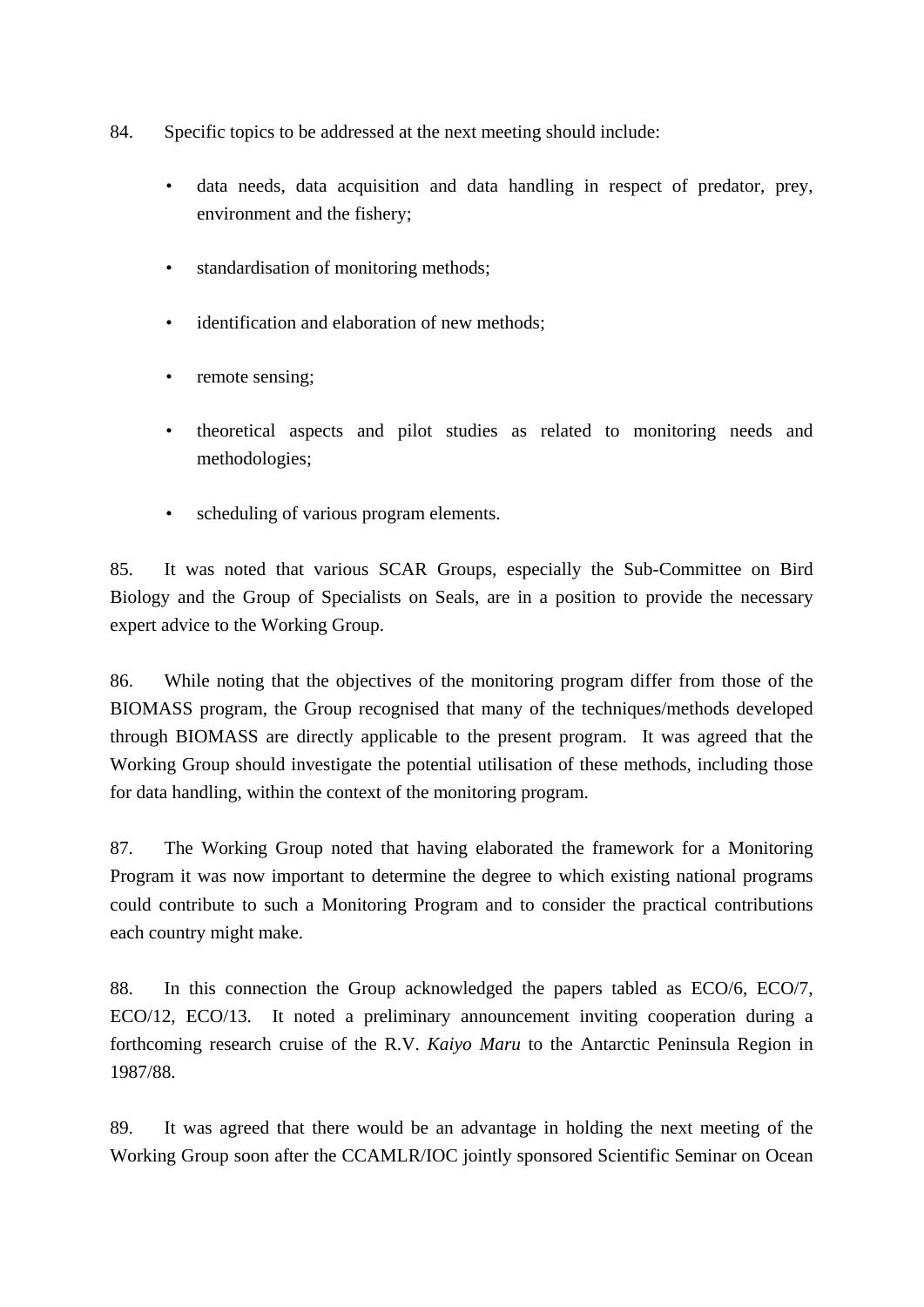Variability and its Influence on Marine Living Resources Particularly Krill to be held in Paris from 2–6 June 1987. In the meantime it was suggested that some progress might be made by arranging an informal discussion at a suitable time during the forthcoming meeting of SC-CAMLR.

### CLOSE OF MEETING

90. The Report was adopted and the meeting concluded at 1700 hours on 7 July 1986.

91. The Convenor thanked the Chairmen of the Sub-Groups and especially the Rapporteur for their efforts, and expressed the Group's appreciation to Dr Sahrhage for hosting the meeting and to the staff of the Institute für Seefischerei for its assistance.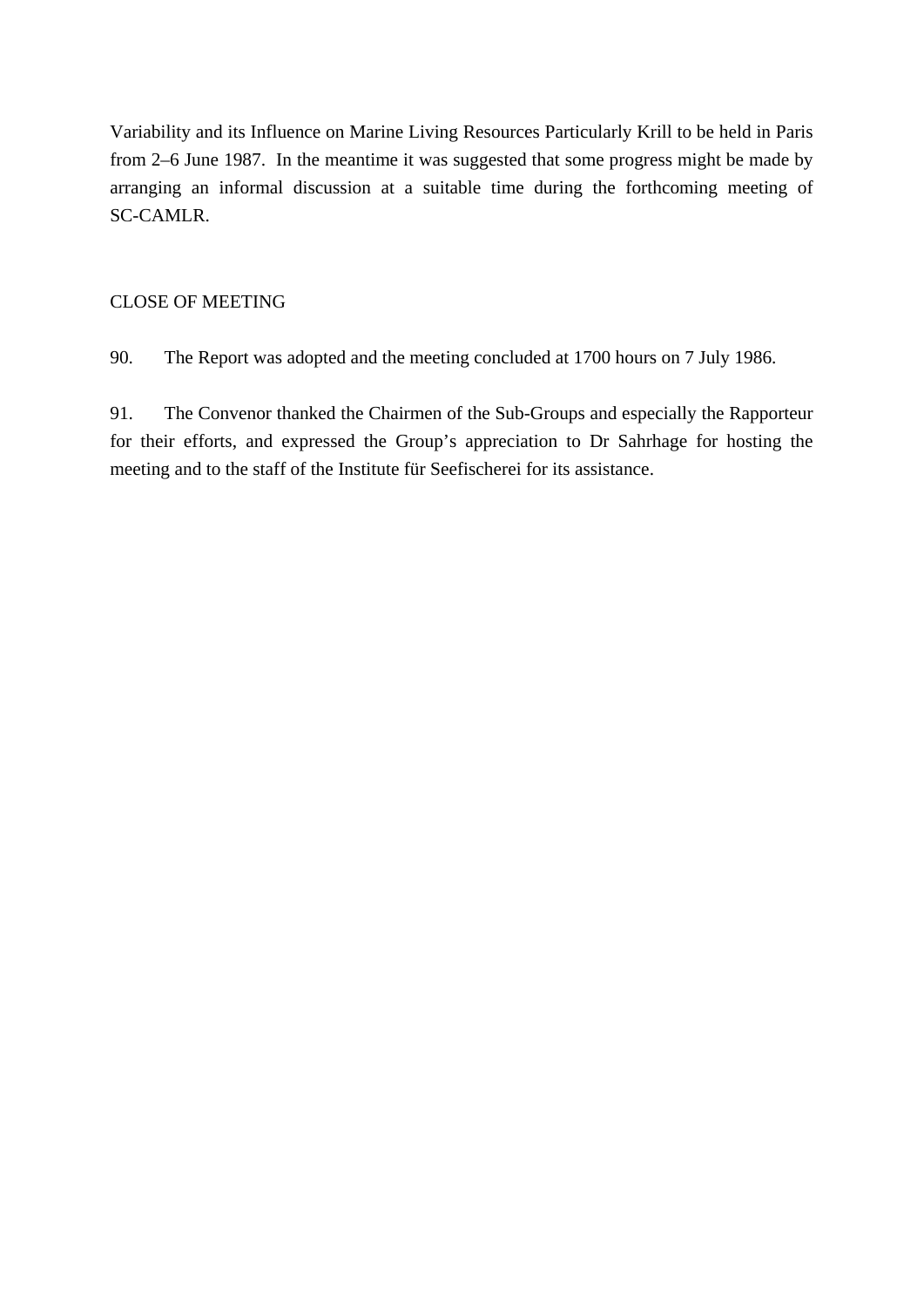### **RECOMMENDATIONS TO THE SCIENTIFIC COMMITTEE**

1. The Scientific Committee in recognising the importance of the Comprehensive Assessment of Whale Stocks to the Ecosystem Monitoring Program request the IWC to complete the study as a matter of urgency (paragraph 16).

2. The Scientific Committee correspond with the IWC to explore means by which available data relating to parameters associated with the physiological condition and feeding behaviour of minke whales might be analysed (paragraph 17).

3. The Scientific Committee support the IWC proposal for a jointly sponsored Workshop on the Feeding Ecology of Southern Baleen Whales (paragraph 19 ).

4. The Scientific Committee request the SCAR Group of Specialists on Seals and the Subcommittee on Bird Biology to provide advice on the precise sampling protocols and sample sizes required for the effective monitoring of the identified parameters, including information on the timing of investigations and the minimum time required to establish adequate base-lines (paragraph 24).

5. The Scientific Committee request SCAR to promote and coordinate, as a matter of urgency, the acquisition of data on the diets of predator species outside the breeding season (paragraph 25).

6. The Scientific Committee approve the convening by the Chairman of the Working Group of a Workshop to discuss the development of remote sensing equipment for use in the proposed monitoring program and include the necessary funds in the Scientific Committee budget for 1987 (paragraph 26).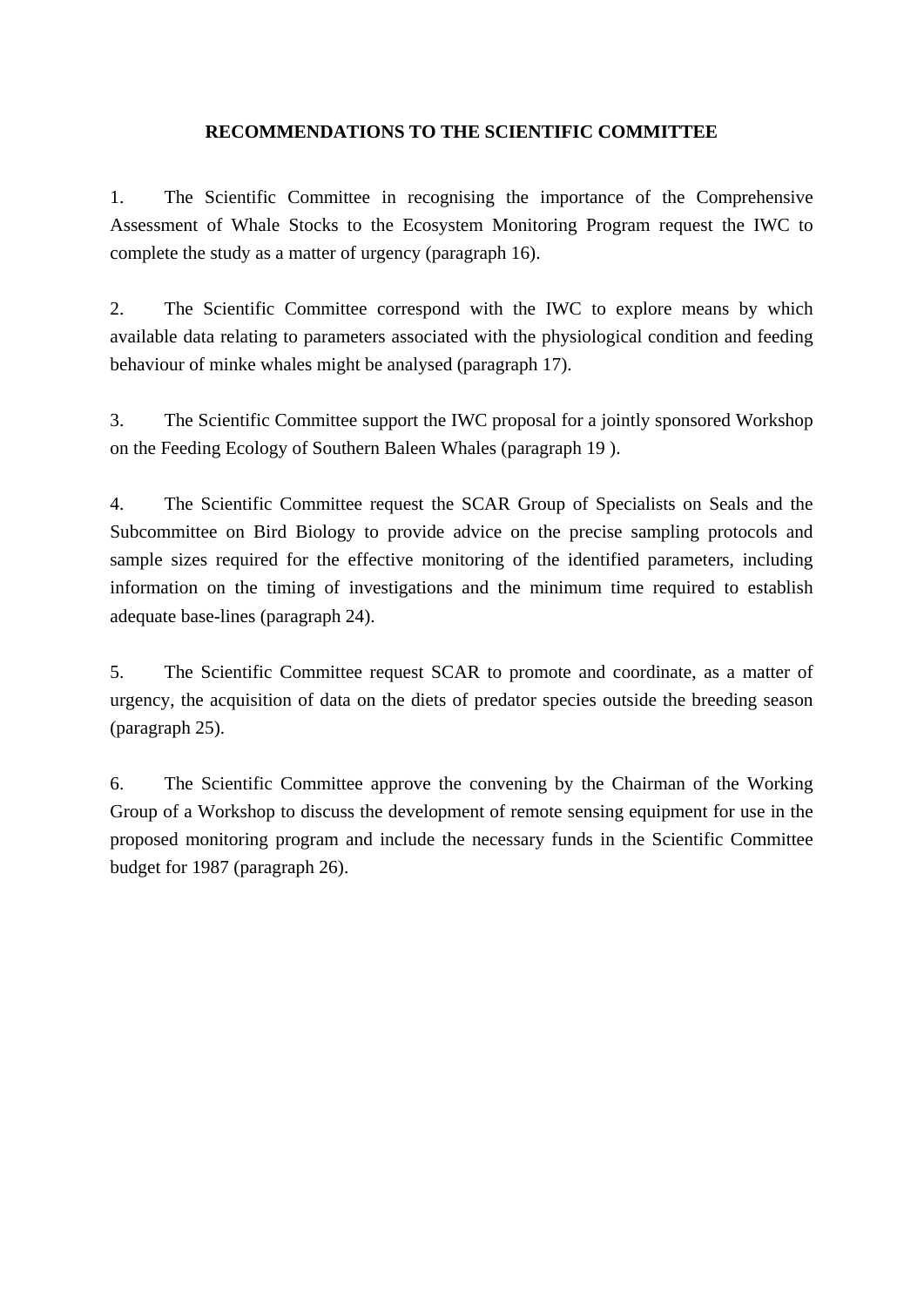Table 1: Sites selected and suggested for monitoring studies to complement the programs in the three main integrated study regions.

| Species            | <b>Sites</b>                                                                                                                                        |
|--------------------|-----------------------------------------------------------------------------------------------------------------------------------------------------|
| Adelie penguin     | NW Ross Sea<br>(Cape Hallett and Cape Adare)<br>Pointe Geologie<br>Davis<br>Casey<br>Syowa<br>Shepard Island*<br>Signy Island, South Orkney Islands |
| Chinstrap penguin  | Signy Island, South Orkney Islands<br>South Sandwich Islands*<br>Bouvet Island*                                                                     |
| Macaroni penguin   | Bouvet Island*<br>Marion Island*<br>Kerguelen Island*<br>Heard Island*                                                                              |
| Antarctic fur seal | Bouvet Island*                                                                                                                                      |
| Crabeater seal     | Weddell Sea*<br>Amundsen and Bellingshausen<br>Seas*                                                                                                |

(for the locations of sites see Figure 1)

Suggested sites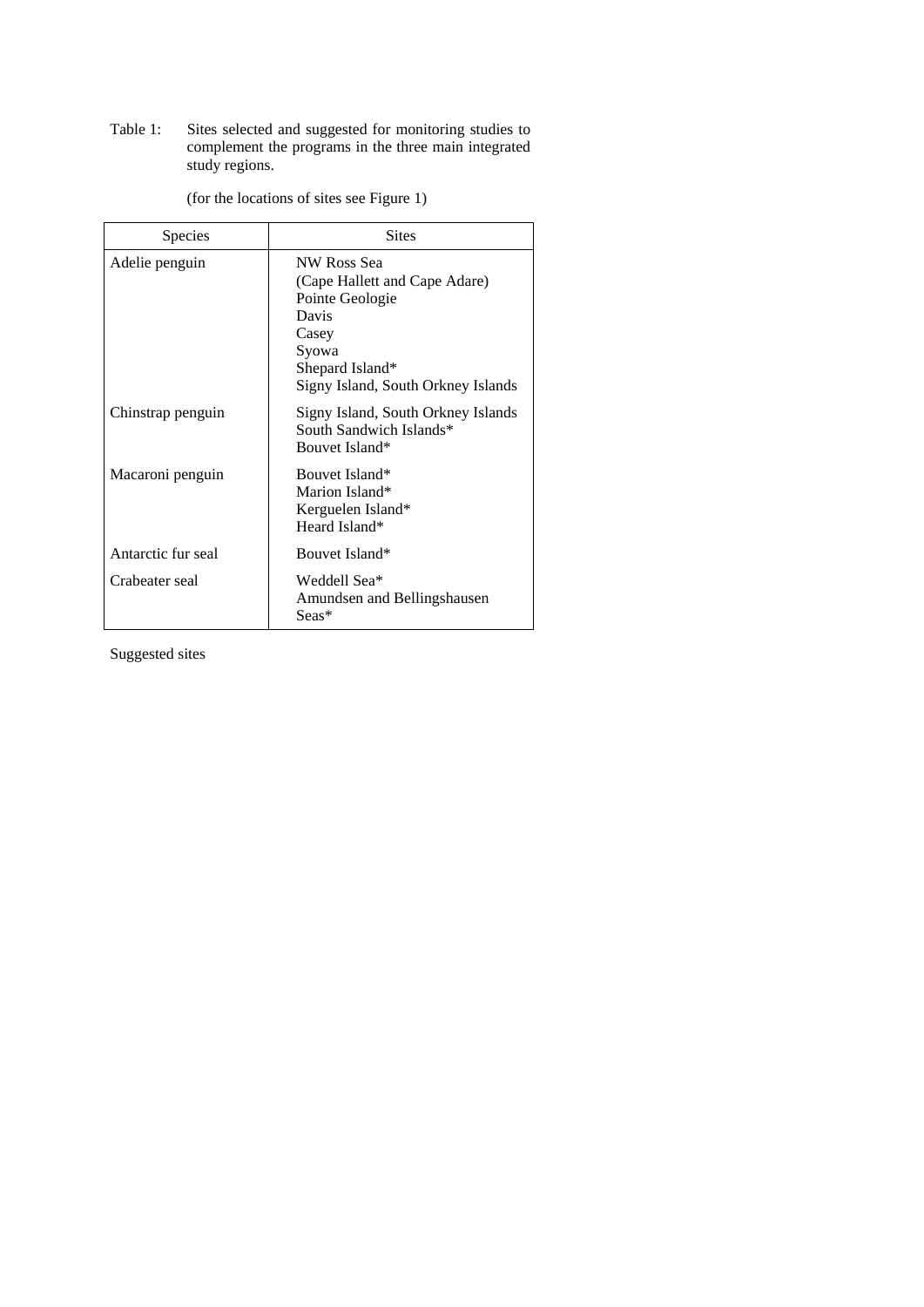| Species              | Parameters                    | Sampling<br>Interval* | Time-series<br>required** | Integratio<br>n time*** |
|----------------------|-------------------------------|-----------------------|---------------------------|-------------------------|
| Antarctic fur seal   | Foraging/attendance cycles    | W                     | Short-medium              | D                       |
|                      | Pup growth and weaning weight | Y                     | Short-medium              | M                       |
| Crabeater seal       | Reproductive rate             | P                     | Long                      | Y                       |
|                      | Age at sexual maturity        | P                     | Long                      | Y                       |
|                      | Cohort strength               | P                     | Long                      | YY.                     |
|                      | Body condition                | Y                     | Short-medium              | M                       |
| Penguins (Adelie,    | Arrival weight                | Y                     | Medium                    | MM                      |
| chinstrap, macaroni) | Population size               | P                     | Medium-long               | $M-Y$                   |
|                      | Survival                      | P                     | Long                      | $M-Y$                   |
|                      | Incubation shift duration     | W                     | Medium-long               | D                       |
|                      | Breeding success              | Y                     | Medium-long               | M                       |
|                      | Foraging trips                | W                     | Short-medium              | D                       |
|                      | Fledging weights              | Y                     | Medium                    | M                       |
|                      | Adult weight at fledging      | Y                     | Medium                    | M                       |
|                      | Macaroni weight before moult  | Y                     | Medium                    | D                       |
| Minke whale          | Reproductive rate             | P                     | Long                      | Y                       |
|                      | Age at sexual maturity        | P                     | Long                      | Y                       |
|                      | Cohort strength               | P                     | Long                      | YY                      |

| Table 2: Parameters of potential immediate use for monitoring programs (revision of |  |  |  |  |  |
|-------------------------------------------------------------------------------------|--|--|--|--|--|
| SC-CAMLR-IV/7 Table 3).                                                             |  |  |  |  |  |

\* W = within season

 $Y = year-to-year$ 

 $P =$  periodic (3 to 10 years)

\*\* Short  $= 3 - 5$  years Medium  $= 5 - 10$  years Long  $=$  more than 10 years

### \*\*\* Integration time = time over which parameter will reflect environmental variability

- $D = days$
- $M =$ months
- $Y = years$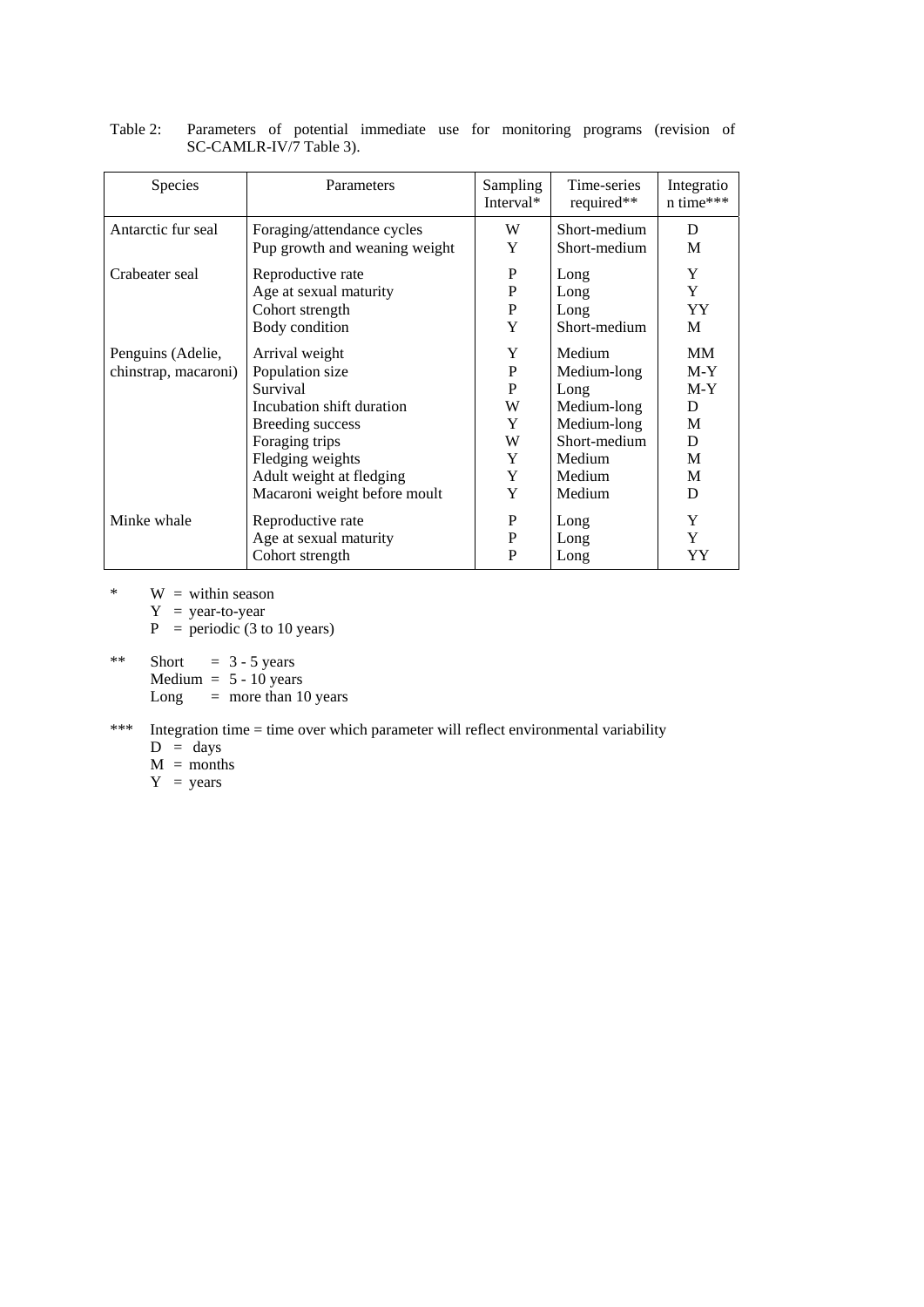| Species               | Program                                                                             | Time-series required**   | Integratio<br>n time*** |
|-----------------------|-------------------------------------------------------------------------------------|--------------------------|-------------------------|
| Antarctic fur<br>seal | Indices of body condition (blood, blubber)                                          | Unknown; prob. medium    | <b>MM</b>               |
|                       | Juvenile tooth size                                                                 | Medium-long              | Y                       |
|                       | Fine structure of teeth                                                             | Short-medium             | M                       |
| Crabeater seal        | Collection of material for further analyses of<br>demographic variables             | Long                     | Y                       |
|                       | Instantaneous growth rates                                                          | Unknown; prob.<br>Medium | $M$ ?                   |
|                       | Juvenile tooth size                                                                 | Medium-long              | Y                       |
|                       | Indices of body condition (blood, blubber)                                          | Unknown; prob. medium    | MM                      |
|                       | Feeding areas and behaviour, using satellite<br>technology                          | Unknown                  | $D-M$                   |
| Antarctic petrel      | Growth rate, fledging success, diet                                                 | Short-medium             | M                       |
| Penguins              | Feeding areas, behaviour and frequency, using-<br>satellite technology<br>Meal size | Unknown                  | $D-M$                   |
| Minke whale           | Surveys of abundance using sightings (as by IDCR)                                   | Long                     | Y                       |
|                       | Diving behaviour<br>Analysis of existing data:                                      | Short-medium             | $D-M$                   |
|                       | - Stomach contents                                                                  | <b>Short</b>             | $D-M$                   |
|                       | - Blubber thickness                                                                 | Short-medium             | $M-Y$                   |
|                       | Density and patchiness                                                              | Short-medium             | $M-Y$                   |
|                       | - School size                                                                       | Short-medium             | $M-Y$                   |

Table 3 Directed research programs required to assess the utility of potential monitoring parameters (revision of SC-CAMLR-IV/7 Table 4).

\*\*}<br>\*\*\*} - see footnotes to Table 2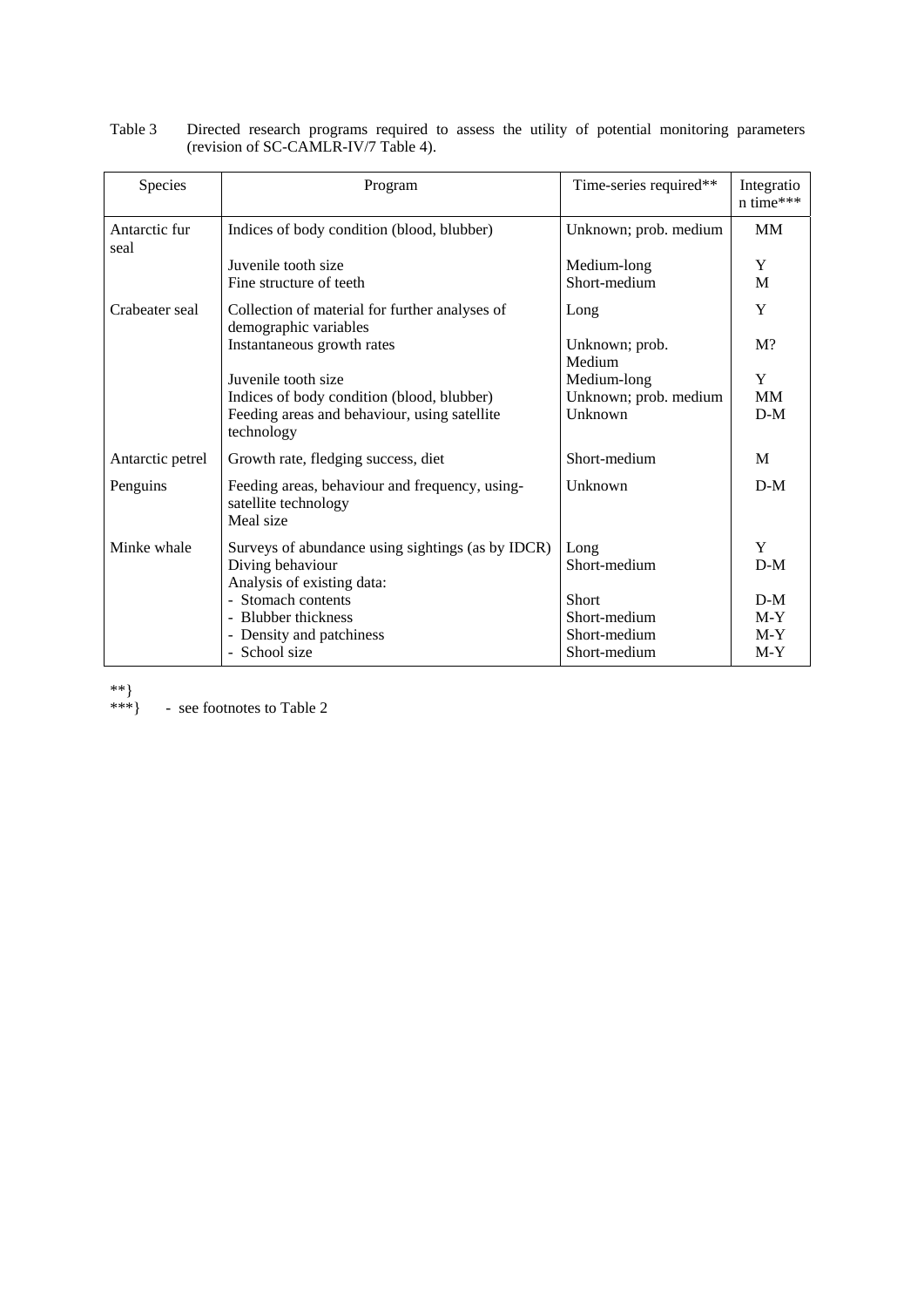| Area and Species              | <b>Monitoring Parameters</b>                                                                                                  | <b>Assessment Requirements</b>                                                                                                              | Supplementary Data;<br><b>Interpretative Requirements</b>                                                            |
|-------------------------------|-------------------------------------------------------------------------------------------------------------------------------|---------------------------------------------------------------------------------------------------------------------------------------------|----------------------------------------------------------------------------------------------------------------------|
| I                             | $\mathbf{I}$                                                                                                                  | Ш                                                                                                                                           | IV                                                                                                                   |
| Prydz Bay Region              |                                                                                                                               |                                                                                                                                             |                                                                                                                      |
| Crabeater seal                | Body condition<br>(blubber thickness)<br>Age at sexual maturity<br>Age structure and<br>cohort strength<br>Reproductive rates | Develop and validate standard,<br>non-destructive measurement<br>techniques<br>Determine stock discreteness<br>Determine optimal frequency, | Ice condition; winter and<br>summer distribution; diet;<br>foraging range and behaviour                              |
|                               |                                                                                                                               | size and timing of samples                                                                                                                  |                                                                                                                      |
| Adelie penguin                | Breeding success <sup>3</sup><br>Fledging weight<br>Next most desirable:<br>arrival weight; as many<br>other parameters as    | Determine and standardize<br>sampling methods <sup>4</sup>                                                                                  | Ice onditions; summer diet;<br>foraging areas and range<br>Winter distribution; diet;<br>foraging range and foraging |
|                               | possible from Table 2                                                                                                         |                                                                                                                                             | behaviour <sup>5</sup>                                                                                               |
| Antarctic petrel              |                                                                                                                               | Determine krill dependence;<br>identify potential monitoring<br>parameters                                                                  | Snow, depth at wave and ice<br>conditions                                                                            |
| Antarctic Peninsula<br>Region |                                                                                                                               |                                                                                                                                             |                                                                                                                      |
| Crabeater seal                | Same as for<br>Prydz Bay region                                                                                               | Collect independent samples<br>from one or more adjacent<br>areas for comparison, and<br>determine stock discreteness                       | Same as for Prydz Bay region                                                                                         |
| Adelie penguin <sup>6</sup>   | Same as for<br>Prydz Bay region                                                                                               | Same as for Prydz Bay region                                                                                                                | Same as for Prydz Bay region                                                                                         |
| Chinstrp penguin <sup>7</sup> | Same as for<br>Adelie penguin                                                                                                 | Same as for Adelie penguin                                                                                                                  | Same as for Adelie penguin;<br>wave height                                                                           |
| Antarctic fur seal            | Foraging/attendance<br>cycle<br>Pup growth and<br>weaning weight                                                              | Survey to determine if feasible<br>monitoring sites exist                                                                                   | Same as for crabeater seal                                                                                           |
| South Georgia<br>Region       |                                                                                                                               |                                                                                                                                             |                                                                                                                      |
| Antarctic fur seal            | Foraging/attendance<br>cycle<br>Pup growth and<br>weaning weight                                                              | Determime optional frequency,<br>size timing of samples                                                                                     | Same as for crabeater seal                                                                                           |
| Macaroni penguin              | Same as for Adelie<br>penguin; adult weight<br>before moult                                                                   | Seasonal diet; foraging area and<br>behaviour; winter distribution;<br>ice condition                                                        |                                                                                                                      |
| Black-browed<br>albatross     | Reproduction success<br>Duration of foraging<br>trips Population size                                                         | Same as for Macaroni penguin                                                                                                                |                                                                                                                      |

| Table 4: | Recommended minimum effort to detect and monitor possible predator responses to changes in |
|----------|--------------------------------------------------------------------------------------------|
|          | food availability.                                                                         |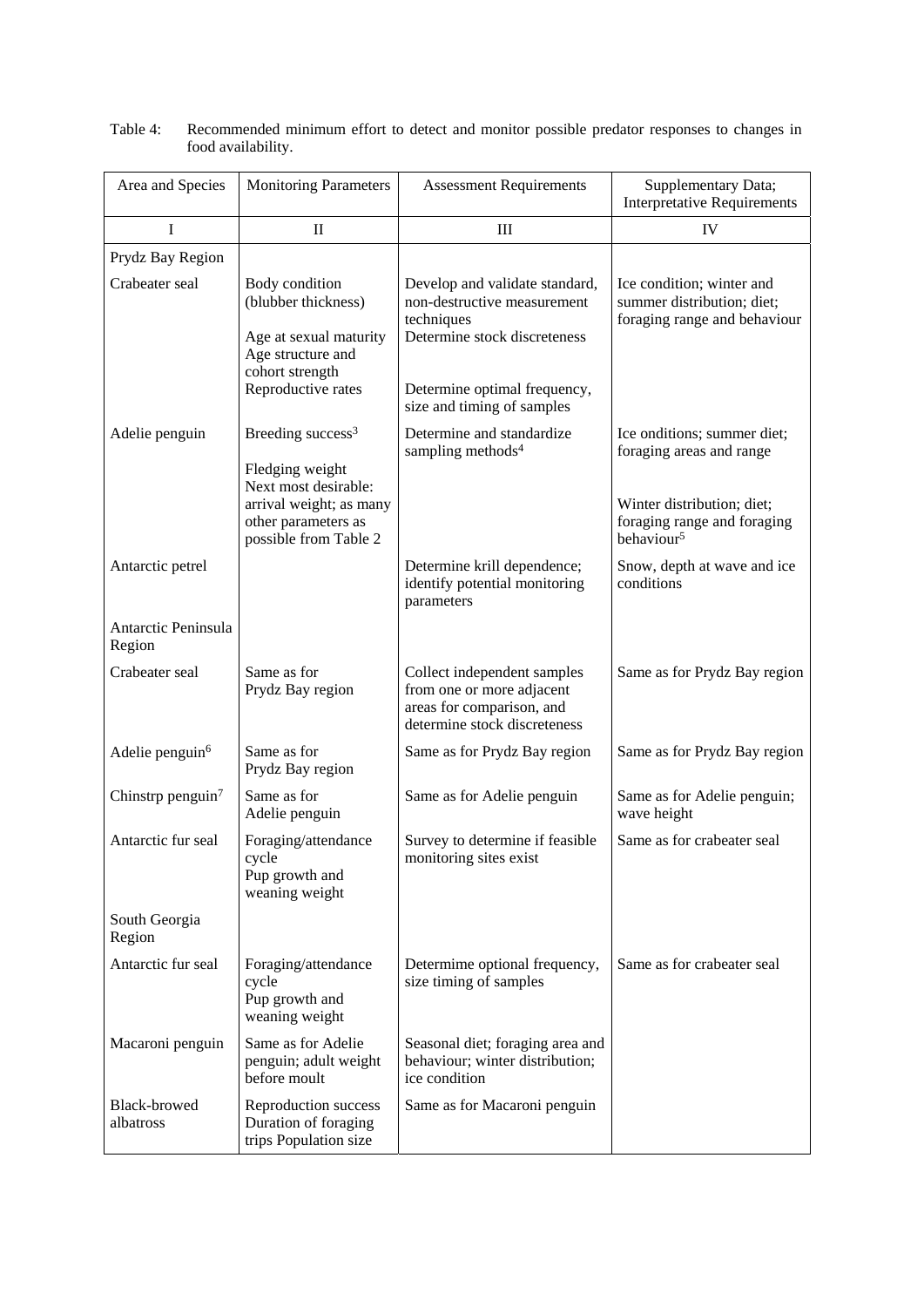#### Table 4 (continued)

#### Footnotes:

- 1. The SCAR Group of Specialists on Seals should be asked to consider and provide advice on the optimum sampling protocol.
- 2. Davis, Mawson and third area yet to be specified.
- 3. As a minimum, this should be mean number of chicks per pair fledged by successful pairs and proportion of fledged two-chick broods among all fledged broods; otherwise it could be mean number of chicks fledged per breeding pair.
- 4. The SCAR Subcommittee on Bird Biology should be asked to consider and provide advice on the optimum sampling protocol.
- 5. Obtaining needed information on winter distribution and movements will probably require development and use of satellite-linked tracking capability.
- 6. Palmer Station area, King George Is. (at least Admiralty and Maxwell Bays and, if possible, an additional site on the north coast), Elephant Is. and Signy Is.
- 7. Same sites as for Adelie penguin except Palmer Station area.

| Parameters                                                         |                                | Points of Cross         |                      |                                                                     |
|--------------------------------------------------------------------|--------------------------------|-------------------------|----------------------|---------------------------------------------------------------------|
|                                                                    | Macro<br>100-1000 km           | Meso<br>$1 - 100$ km    | Micro<br>$1 - 100$ m | Reference With<br>Figure 2                                          |
| Abundance<br>Absolute Changes in                                   | A<br>N<br>(S)<br>$\mathcal{C}$ | A<br>N<br>$\mathcal{C}$ | A<br>N<br>P          | (ai); (bi);<br>$(ci)$ (bii);<br>(cii); (ciii);<br>(d <sub>i</sub> ) |
| Emigration/Immigration                                             | A<br>N<br>H                    | A<br>N<br>H             |                      | (d <sub>i</sub> )                                                   |
| Aggregation patterns                                               | A<br>N                         | A<br>N<br>V             | A<br>N<br>P          | (bii)<br>(cii)<br>(aii)                                             |
| Demography<br>Sex<br>Size/Age<br>Reproductive/Development<br>Stage | N<br>B                         | N<br>B                  | N<br>B               | (aii)<br>(bii)<br>(cii)<br>(dii)                                    |

Table 5 Methods to be utilised in monitoring rates of changes in abundance in selected prey species. Krill is used as an illustrative example and parameters to be measured should be cross-referenced with the schema illustrated in Figure 2.

Key :

A - Acoustics P - Photography

N - Net sampling V - Visual observation of

- (S) Satellite imagery (future development?) B Biochemical/genetic traces
	-

C - Fisheries catch dependent methods H - Hydrographic measurements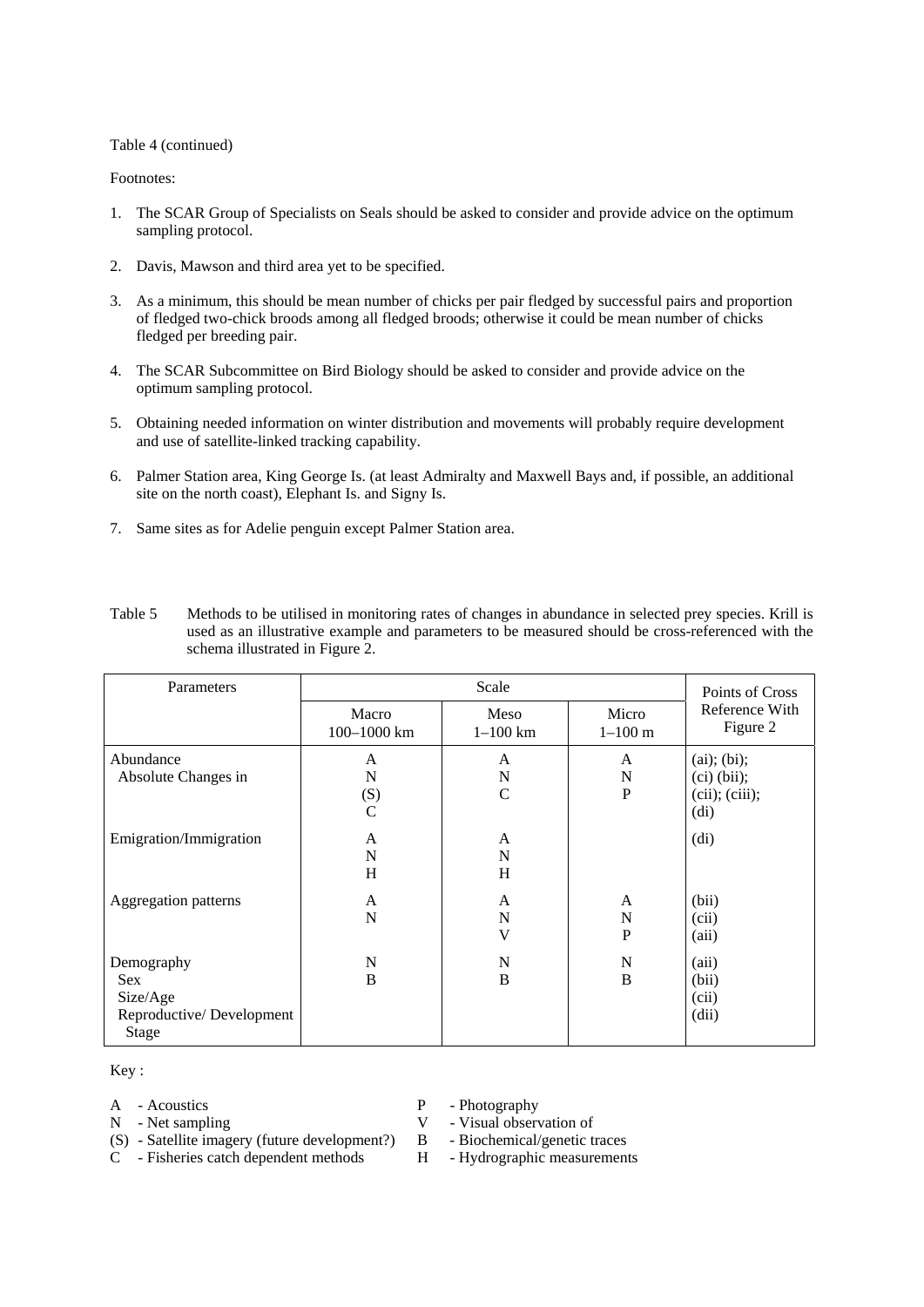#### Table 6: Environmental Data Requirements

| Feature |                                                                                                                                  | Scale                         |                               |         | Outline of Proposed Methods                                                                                                                                 |             | Comments                                                                                                                                                                                                                                                        |
|---------|----------------------------------------------------------------------------------------------------------------------------------|-------------------------------|-------------------------------|---------|-------------------------------------------------------------------------------------------------------------------------------------------------------------|-------------|-----------------------------------------------------------------------------------------------------------------------------------------------------------------------------------------------------------------------------------------------------------------|
|         |                                                                                                                                  | Spatial                       | Temporal                      |         |                                                                                                                                                             |             |                                                                                                                                                                                                                                                                 |
|         | <b>WATER</b>                                                                                                                     |                               |                               |         |                                                                                                                                                             |             |                                                                                                                                                                                                                                                                 |
| 1.a.    | <b>Water Movements</b>                                                                                                           | Macro & Meso<br>Within Season | Year to Year                  | 2<br>3. | Hydrographic grid of stations<br>leading to determination of<br>currents<br>Direct measurement of currents<br>Satellite imagery (position of<br>fronts etc) | M           | Affects prey flux in region. Location of frontal<br>systems and water bodies affects prey distribution                                                                                                                                                          |
| 1.b.    | Physical/Chemical<br>Properties                                                                                                  | Meso & Micro                  | Year to Year<br>Within Season | 2.      | Nutrient estimation e.g.<br>Silicate, Phosphate, Nitrate<br>Temperature, Salinity leading<br>density estimation                                             | $\mathbf R$ | Affects ability of prey to live and survive in the region                                                                                                                                                                                                       |
| 1.c.    | <b>Biological Properties</b>                                                                                                     | Meso & Micro                  | Year to Year<br>Within Season |         | Determination of primary and<br>Secondary production                                                                                                        | $\mathbf R$ | Affects ability of prey to live and survive in the region                                                                                                                                                                                                       |
|         | <b>ICE</b>                                                                                                                       |                               |                               |         |                                                                                                                                                             |             |                                                                                                                                                                                                                                                                 |
| 2.a.    | Sea Ice Movement and<br>Characteristics:<br>Ice Edge Position<br>% Cover<br>Ice Type&Thickness<br>Floe Size<br><b>Snow Cover</b> | Macro & Meso                  | Year to Year<br>Within Season |         | Satellite observation<br>Field observation                                                                                                                  | M           | Affects primary production, vulnerability of krill to<br>natural predators and fishing mortality. Accessibility<br>of krill to predators, size of sampling area and ability<br>to sample. Affects vulnerability of krill predators to<br>higher order predators |
| 2.b.    | <b>Ice Shelf Extent</b>                                                                                                          | Meso & Micro                  | Year to Year                  | 2.      | Satellite observations<br>Field observations                                                                                                                | U           | Affects spawning grounds                                                                                                                                                                                                                                        |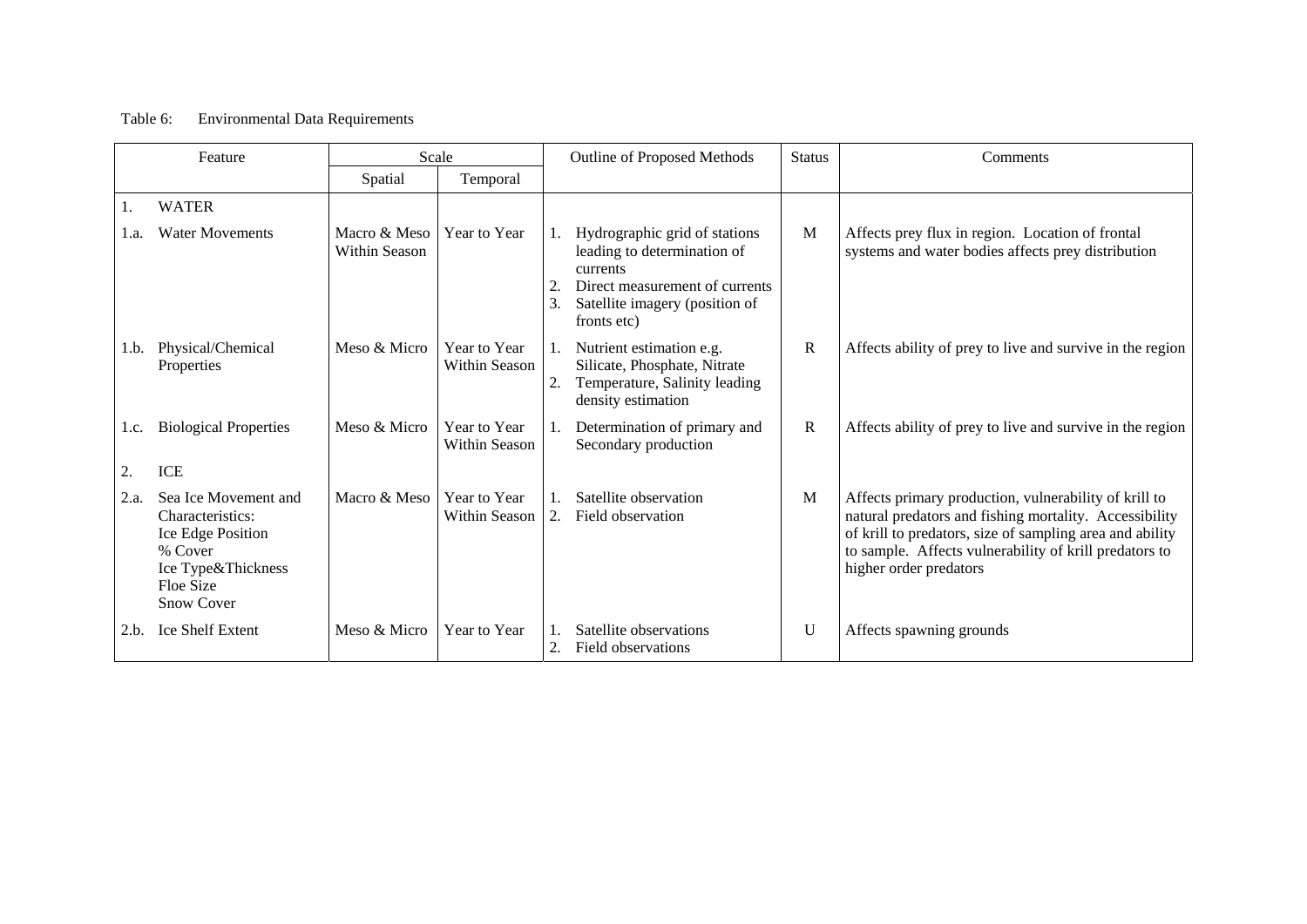#### Table 6 (continued)

| Feature |                                            | Scale        |               | Outline of Proposed Methods                                                    |     | Comments                                                                                                                                                           |
|---------|--------------------------------------------|--------------|---------------|--------------------------------------------------------------------------------|-----|--------------------------------------------------------------------------------------------------------------------------------------------------------------------|
|         |                                            | Spatial      | Temporal      |                                                                                |     |                                                                                                                                                                    |
| 3.      | <b>WEATHER &amp;</b><br><b>CLIMATE</b>     |              |               |                                                                                |     |                                                                                                                                                                    |
| 3.a.    | Wind and/or Wave<br>Height                 | Meso & Micro | Within Season | <b>Field Observations</b><br>Satellite tracked buoys<br>Satellite observations | M&D | Surface turbulance affects primary production and<br>thus indirectly krill production. Also affects predator<br>energy requirements and commercial fishing success |
| 3.b.    | Atomspheric Circulation                    | Macro & Meso | Year to Year  | Analysis of weather maps                                                       | М   | Cyclones affect water movement and thus krill<br>distribution                                                                                                      |
| 3.c.    | Air Temperature at Land<br><b>Stations</b> | Macro & Meso | Year to Year  | Field observations                                                             | М   | Mean air temperature gives indication of trends in<br>mesoscale and macroscale environments                                                                        |

Key to Status Indicators: M - Suitable to monitor now

R - Topic currently under research that my ultimately provide a parameter suitable for monitoring

D - New techniques need to be developed to enable research leading to monitoring

V - Relatively unimportant in the context of this Group's studies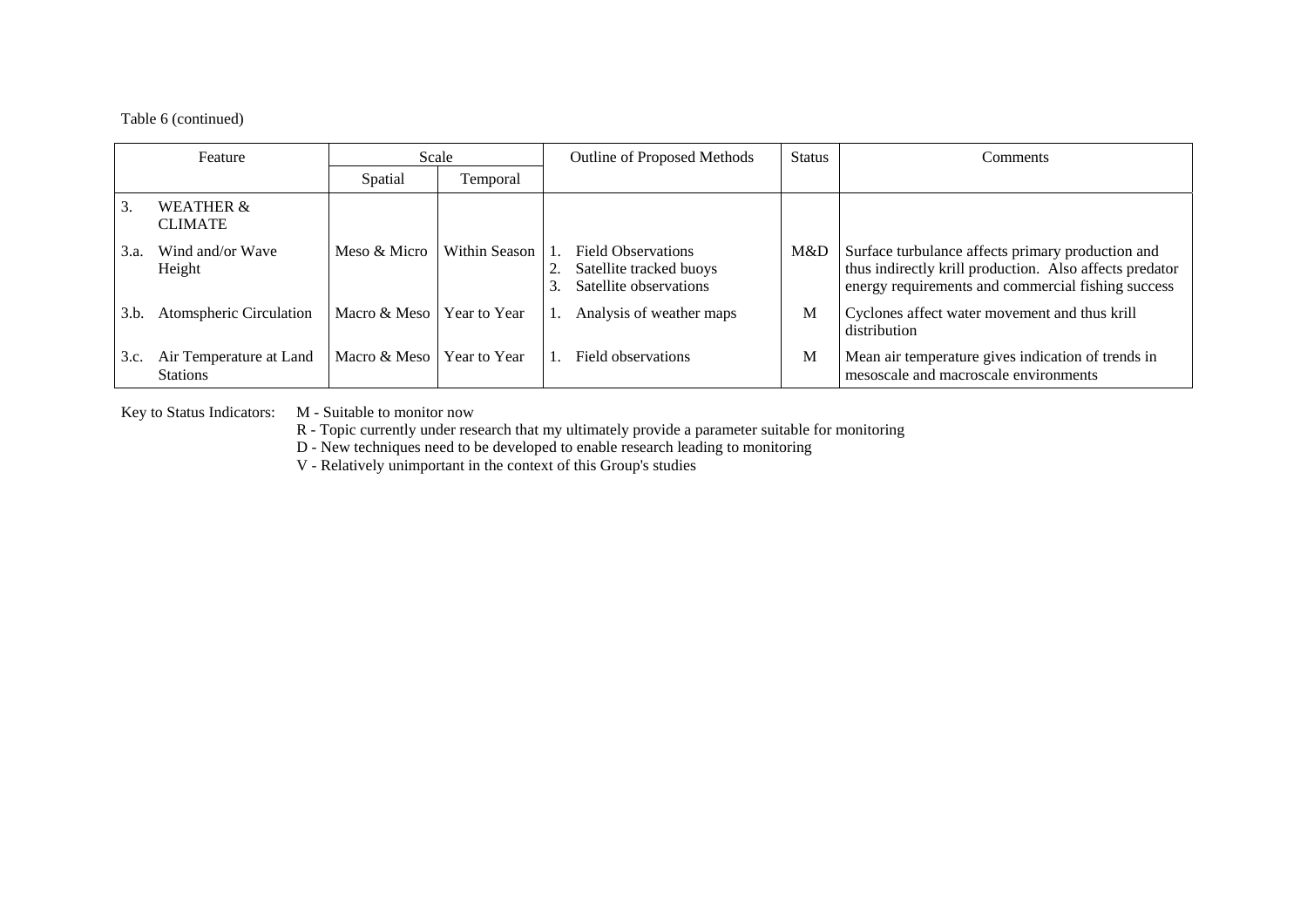| Table 7: | Sites within regions at which land based monitoring of predators should be undertaken.   |  |  |  |  |
|----------|------------------------------------------------------------------------------------------|--|--|--|--|
|          | Important parameters to be monitored (or already monitored) and the critical period when |  |  |  |  |
|          | monitoring activities should take place are indicated.                                   |  |  |  |  |

| Site                                 | Species                                               | Parameter to be Monitored                                            | Critical<br>Period            | <b>Areal Priority</b><br>for Prey<br>Monitoring |
|--------------------------------------|-------------------------------------------------------|----------------------------------------------------------------------|-------------------------------|-------------------------------------------------|
| $\mathbf I$                          | $\mathbf{I}$                                          | III                                                                  | IV                            | $\mathbf V$                                     |
|                                      |                                                       | Antarctic Peninsular Region                                          |                               |                                                 |
| <b>Palmer Station</b>                | Adelie penguin                                        | <b>Breeding</b> success<br>Fledging weight                           | Nov-Jan<br>Jan                | 3                                               |
| Admiralty and<br><b>Maxwell Bays</b> | Adelie penguin                                        | <b>Breeding</b> success<br>Fledging weight                           | Oct-Jan<br>Jan                | 1                                               |
|                                      | Chinstrap penguin                                     | <b>Breeding success</b><br>Fledging weight                           | Nov-Feb<br>Feb                |                                                 |
| King George Is.                      | Adelie penguin<br>(North coast)                       | <b>Breeding</b> success<br>Fledging weight                           | $Oct-Ian$<br>Jan              | 1                                               |
|                                      | Chinstrap penguin<br>(precise site to be<br>selected) | <b>Breeding</b> success<br>Fledging weight                           | Nov-Feb<br>Feb                |                                                 |
|                                      | Fur seal                                              | Foraging/Attendance cycle<br>Pup growth/Weaning weight               | Jan-March<br>March            |                                                 |
| Elephant Is.                         | Adelie penguin                                        | <b>Breeding</b> success<br>Fledging weight                           | Oct-Jan<br>Jan                | $\overline{2}$                                  |
|                                      | Chinstrap penguin<br>(site to be selected)            |                                                                      | Nov-Feb<br>Feb                |                                                 |
|                                      |                                                       | South Georgia Region                                                 |                               |                                                 |
| Bird Is.                             | Fur seal                                              | Foraging/Attendance cycle                                            | Dec-<br>March<br>(Dec-Jan)    | 1                                               |
|                                      |                                                       | Pup Growth/Weaning weight                                            | Jan-March<br>(March)          |                                                 |
|                                      | Macaroni penguin                                      | <b>Breeding</b> success<br>Fledging weight                           | Dec-Feb<br>Feb                | 1                                               |
|                                      | <b>Black-browed albatross</b>                         | <b>Breeding success</b><br>Foraging trip duration<br>Population size | Oct-April<br>Jan-April<br>Oct | 1                                               |
|                                      |                                                       | Prydz Bay Region                                                     |                               |                                                 |
| Davis and 2 others                   | Adelie penguin                                        | <b>Breeding</b> success<br>Fledging weight                           | Oct-Jan<br>Jan.               | 1<br>(at Davis)                                 |
|                                      | Antarctic petrel                                      | <b>Breeding success</b><br>Fledging weight                           | Oct-Jan<br>Jan                | $(1 \text{ or } 2)$                             |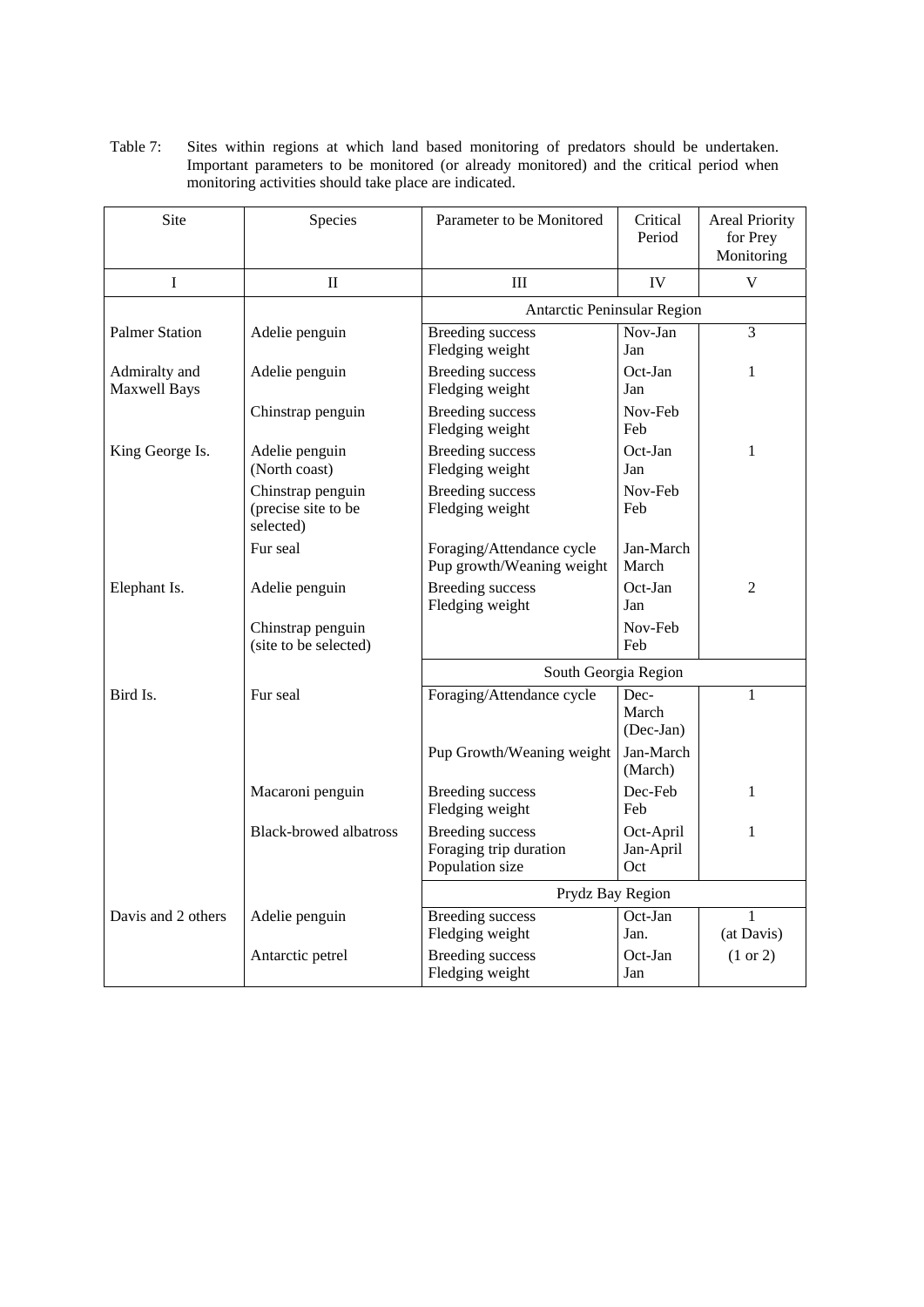

Figure 1: Location of the major study regions and the sites listen in Table 1.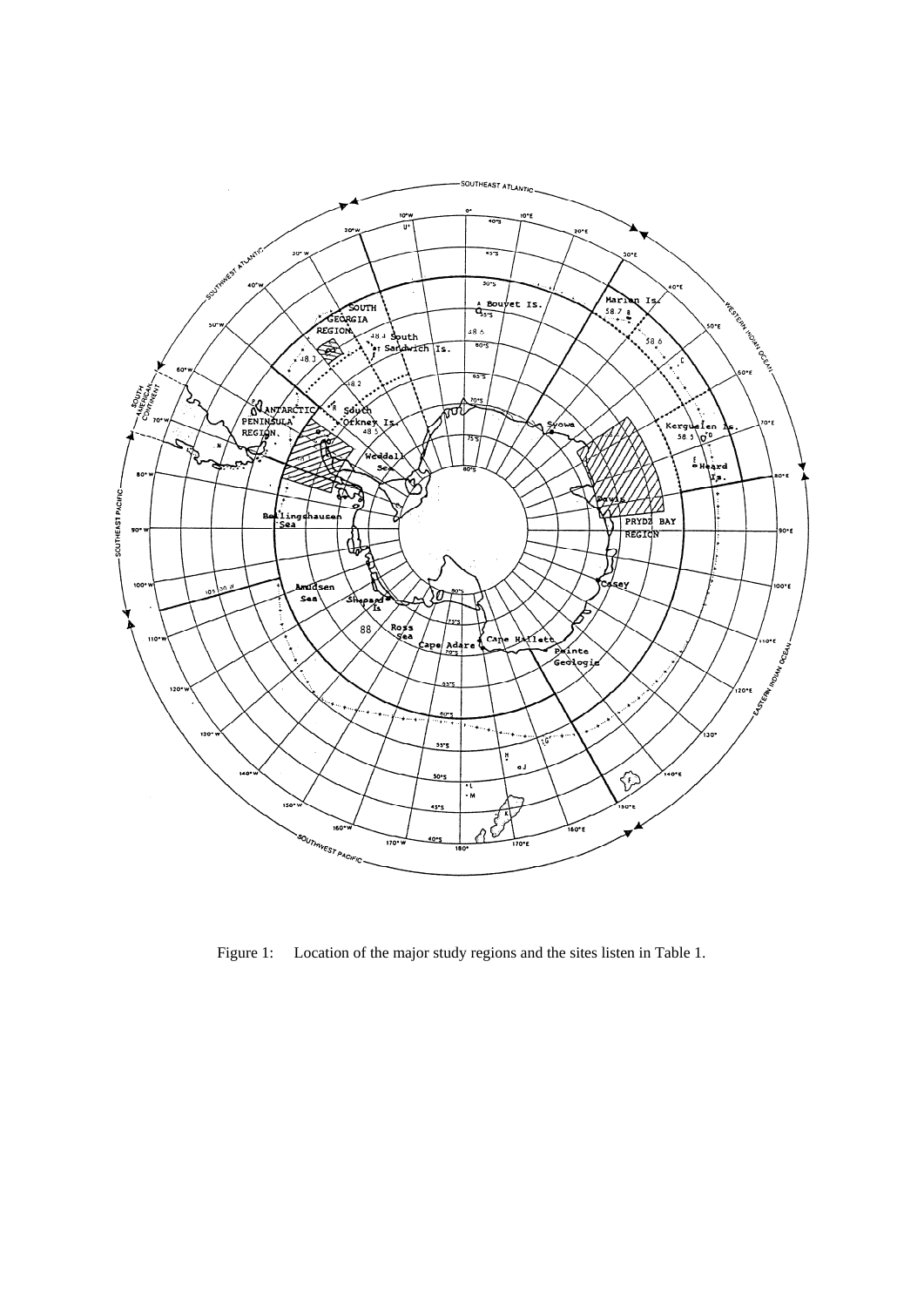

Figure 2: Schematic representation of parameters to be monitored with respect to assessing rates of change in abundance of selected prey species. Krill is used as an illustrative example.

\* 'Regional' refers to the areas identified for monitoring in paragraph 12.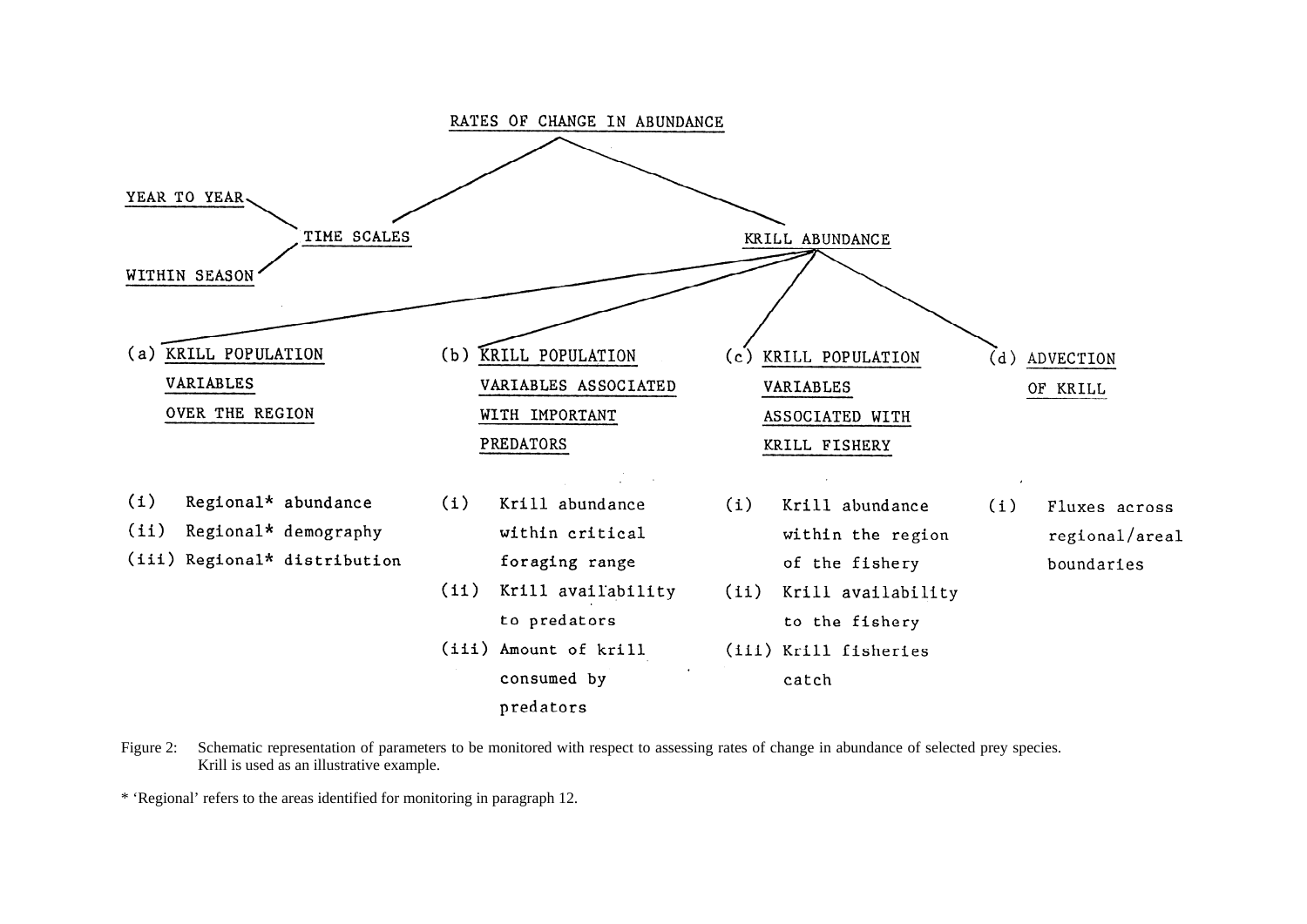

Figure 3: Operational requirements of a monitoring program for Adelie and chinstrap penguins.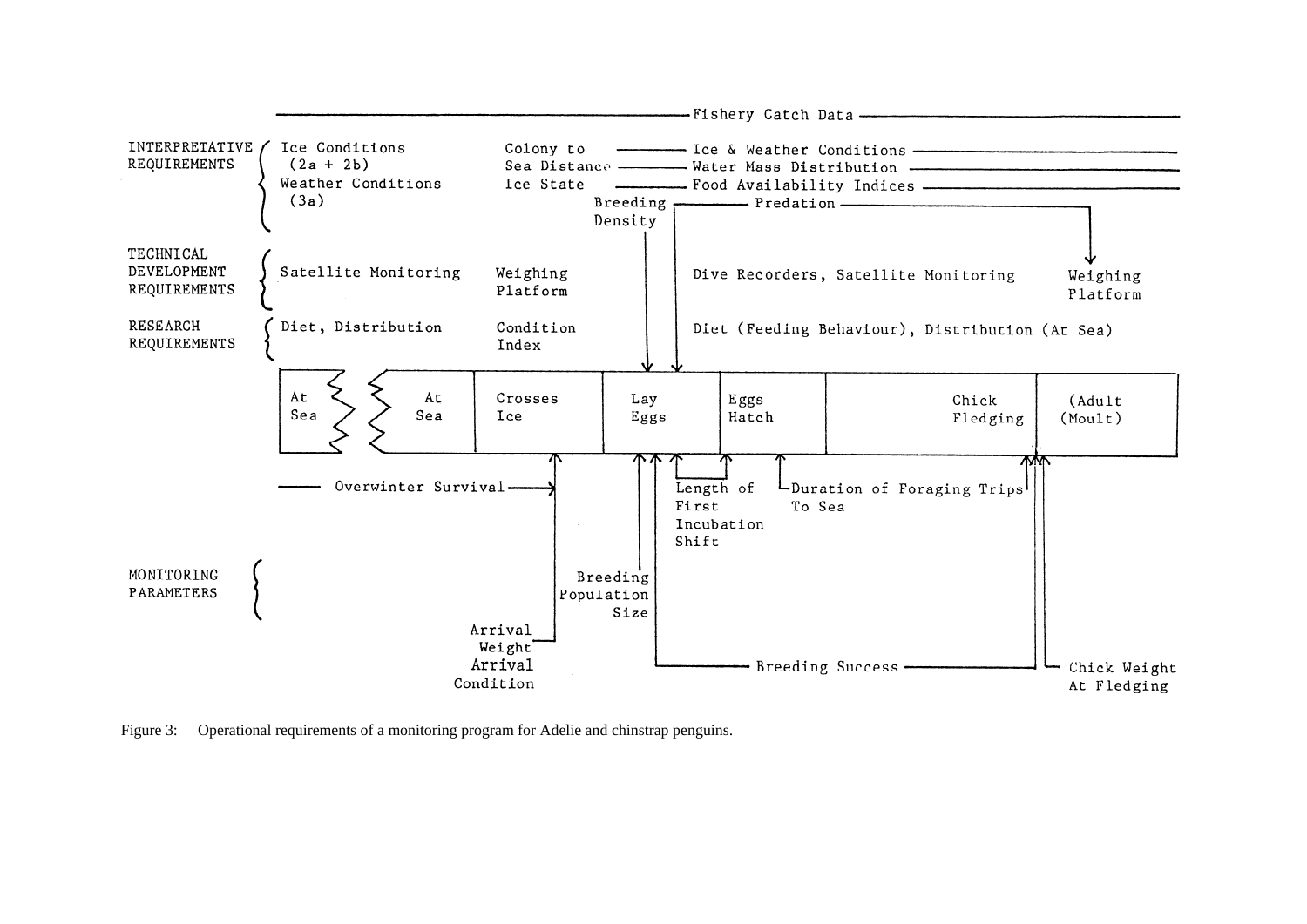### **WORKING GROUP FOR THE CCAMLR ECOSYSTEM MONITORING PROGRAM**

(FRG, Hamburg, 2–7 July, 1986)

### LIST OF PARTICIPANTS

| 1. | D.G. Ainley<br>Point Reyes Bird Observatory<br>Stinson Beach, California 94970                                                       | U.S.A.    |
|----|--------------------------------------------------------------------------------------------------------------------------------------|-----------|
| 2. | R.G. Chittleborough<br>Department of Conservation & Environment<br><b>I Mount Street</b><br>Perth, Western Australia 6000            | Australia |
| 3. | J.P. Croxall<br>British Antarctic Survey, High Cross<br>Madingley Road<br>Cambridge CB3 OET                                          | U.K.      |
| 4. | I. Everson<br><b>British Antarctic Survey, High Cross</b><br>-Madingley Road<br>Cambridge CB3 OET                                    | U.K.      |
| 5. | R.J. Hofman<br>Scientific Program Director<br><b>Marine Mammal Commission</b><br>1625 Eye St. NW<br>Washington, D.C. 20006           | U.S.A.    |
| 6. | G. Hubold<br>Institut für Polarökologie<br>und Meeresforschung<br>Olshausenstrasse 40<br>D - 2300 Kiel 1                             | F.R.G.    |
| 7. | J.-C. Hureau<br>Muséum National d'Histoire Naturelle<br>(Ichtyologie Générale et Appliquée<br>43, rue Cuvier<br>75231 Paris Cedex 05 | France    |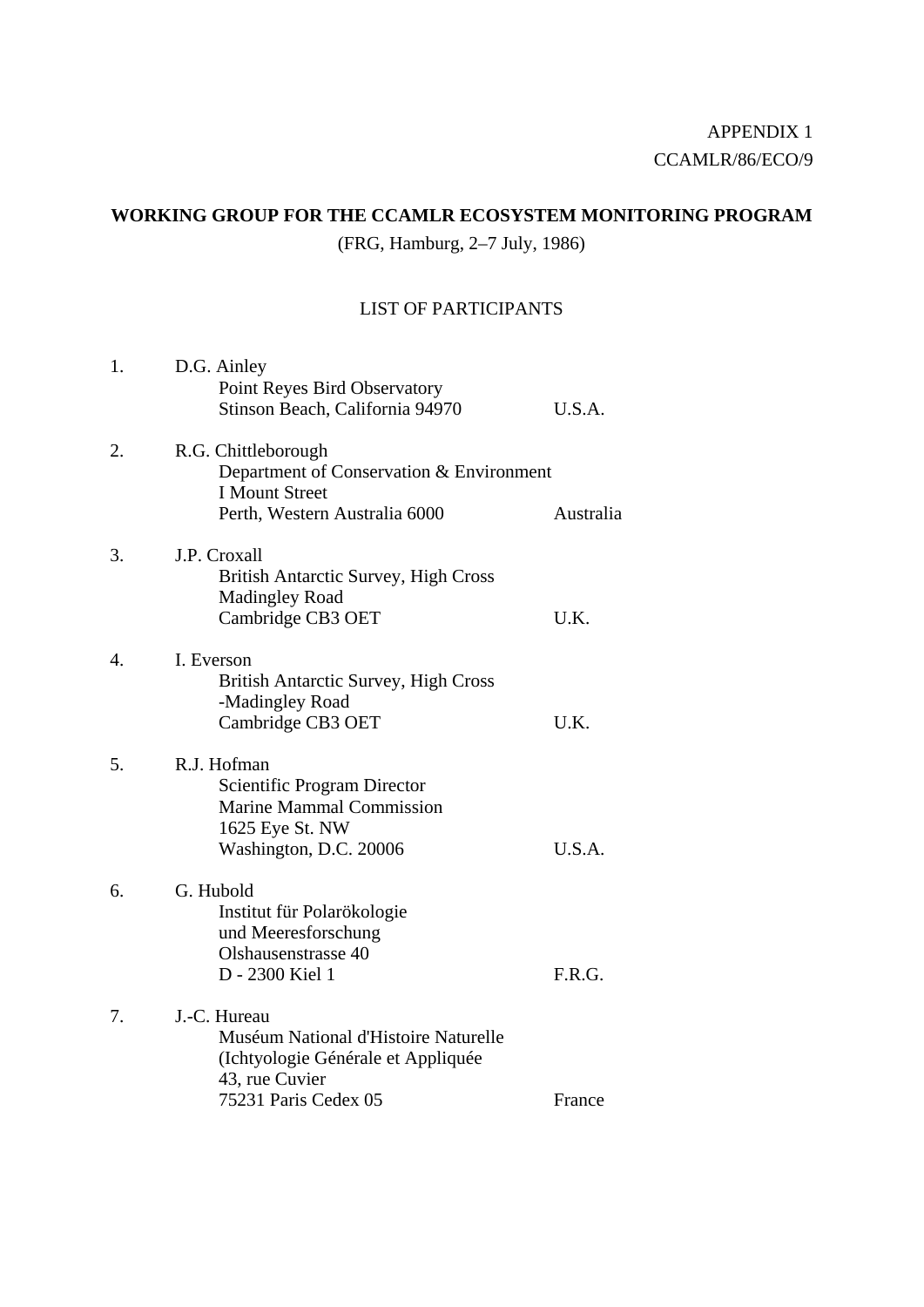| 8.  | K. Kerry<br><b>Antarctic Division</b><br>Department of Science<br>Channel Highway<br>Kingston, Tasmania 7150        | Australia    |
|-----|---------------------------------------------------------------------------------------------------------------------|--------------|
| 9.  | K.-H. Kock<br>Bundesforschungsanstalt für Fischerei<br>Institut für Seefischerei<br>Palmaille 9<br>2000 Hamburg 50  | F.R.G.       |
| 10. | T.G. Lubimova<br><b>VNIRO</b> Research Institute<br>V. Krasnoselskaya, 17a<br>107140 Moscow                         | U.S.S.R.     |
| 11. | D.G. Miller<br>Sea Fisheries Research Institute<br>Private Bag X2<br>Roggebaai                                      | South Africa |
| 12. | V. Oeresland<br>Department of Zoology<br>University of Stockholm<br>S - 10691 Stockholm                             | Sweden       |
| 13. | L.A. Popov<br><b>VNIRO Research Institute</b><br>V. Krasnoselskaya, 17a<br>107140 Moscow                            | U.S.S.R.     |
| 14. | D. Powell<br><b>CCAMLR</b> Secretariat                                                                              |              |
| 15. | A.I. Rjazhskich<br><b>VNIRO</b> Research Institute<br>V. Krasnoselskaya, 17a<br>107140 Moscow                       | U.S.S.R.     |
| 16. | E. Sabourenkov<br><b>CCAMLR Secretariat</b>                                                                         |              |
| 17. | D. Sahrhage<br>Bundesforschungsanstalt für Fischerei<br>Institut für Seefischerei<br>Palmaille 9<br>2000 Hamburg 50 | F.R.G.       |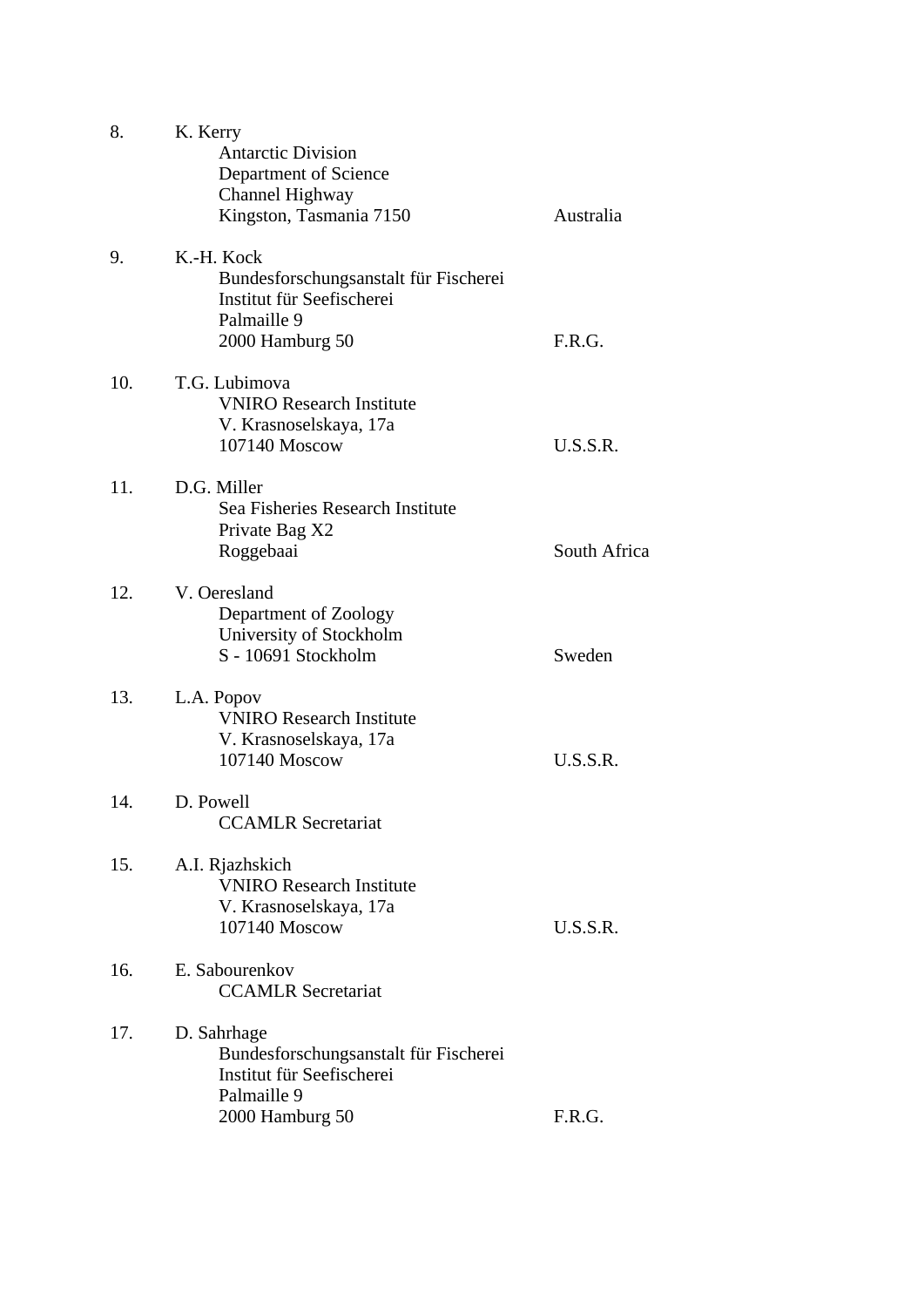| 18. | K. Sherman<br><b>National Marine Fisheries</b><br>Service, NOAA Laboratory |              |  |  |
|-----|----------------------------------------------------------------------------|--------------|--|--|
|     | Narragansett<br>Rhode Island                                               | U.S.A.       |  |  |
| 19. | Y. Shimadzu                                                                |              |  |  |
|     | Far Seas Fisheries Research Laboratory                                     |              |  |  |
|     | 5-7-1, Orido, Shimizu                                                      |              |  |  |
|     | Shizuoka-ken, Japan 424                                                    | Japan        |  |  |
| 20. | W.R. Siegfried                                                             |              |  |  |
|     | <b>FitzPatrick Institute</b>                                               |              |  |  |
|     | University of Cape Town                                                    |              |  |  |
|     | Rondebosch 7700                                                            | South Africa |  |  |
| 21. | V. Siegel                                                                  |              |  |  |
|     | Bundesforschungsanstalt für Fischerei                                      |              |  |  |
|     | Institut für Seefischerei                                                  |              |  |  |
|     | Palmaille 9                                                                |              |  |  |
|     | 2000 Hamburg 50                                                            | F.R.G.       |  |  |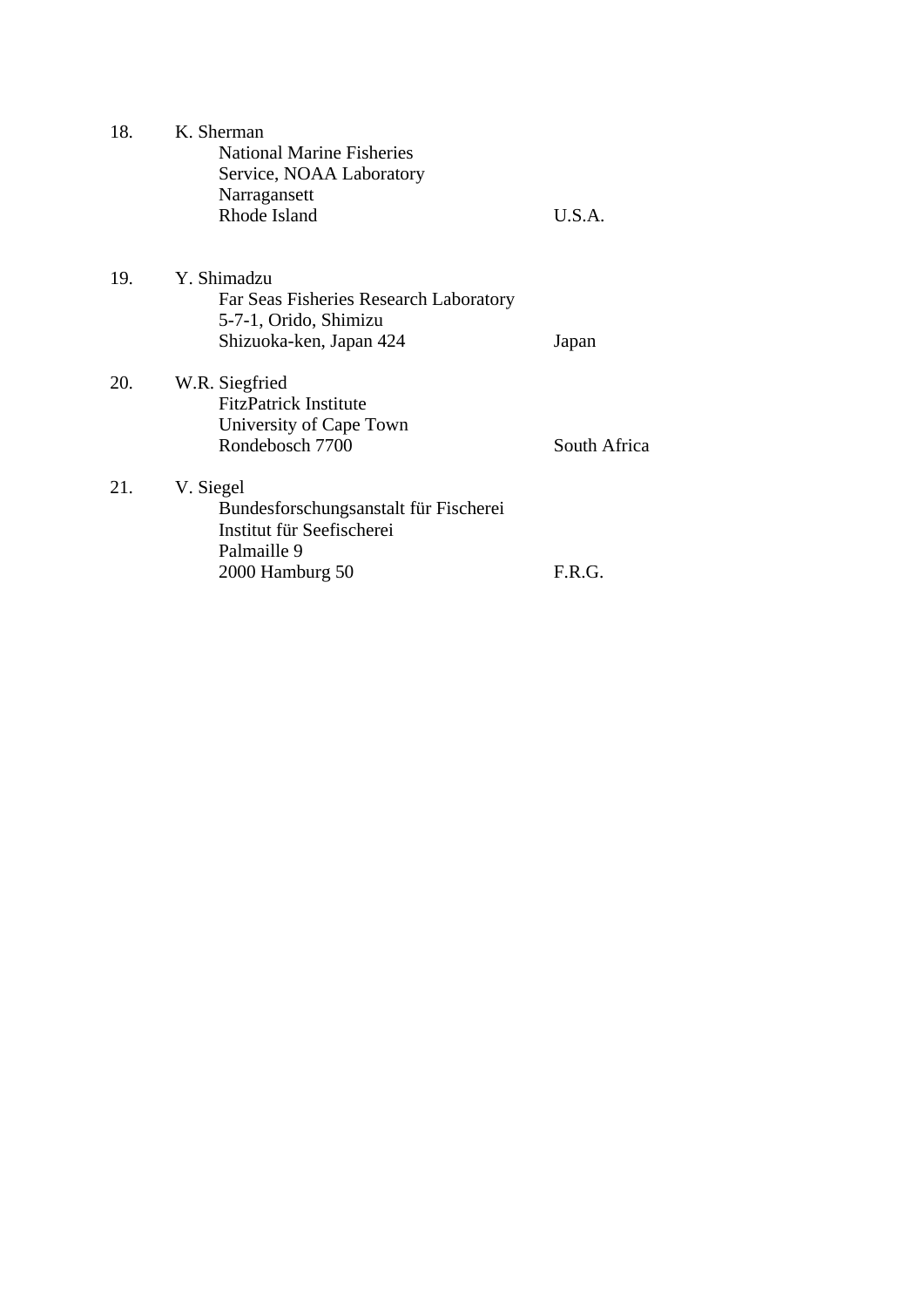## APPENDIX 2 CCAMLR/86/ECO/8

### **WORKING GROUP FOR THE CCAMLR ECOSYSTEM MONITORING PROGRAM**

(FRG, Hamburg, 2–7 July, 1986)

### AGENDA

- 1. Opening remarks
- 2. Adoption of Agenda
- 3. Monitoring of Indicator Species
	- parameters to be monitored
	- establishment of baselines
	- theoretical studies
- 4. Monitoring of Prey Species
	- parameters to be monitored and their variability
	- establishment of baselines
	- theoretical studies
- 5. Quantitative Relationships between Changes in Parameters of Indicator Species, Their Prey and the Physical Environment
	- theoretical aspects with regard to predator-prey linkage status
	- case history studies with regard to predator-prey relationships
	- other
- 6. Priority Areas Within Which Monitoring Should Be Conducted
- 7. Review of Current National Programs in Relation to Monitoring
- 8. Review of CCAMLR Ecosystem Monitoring Needs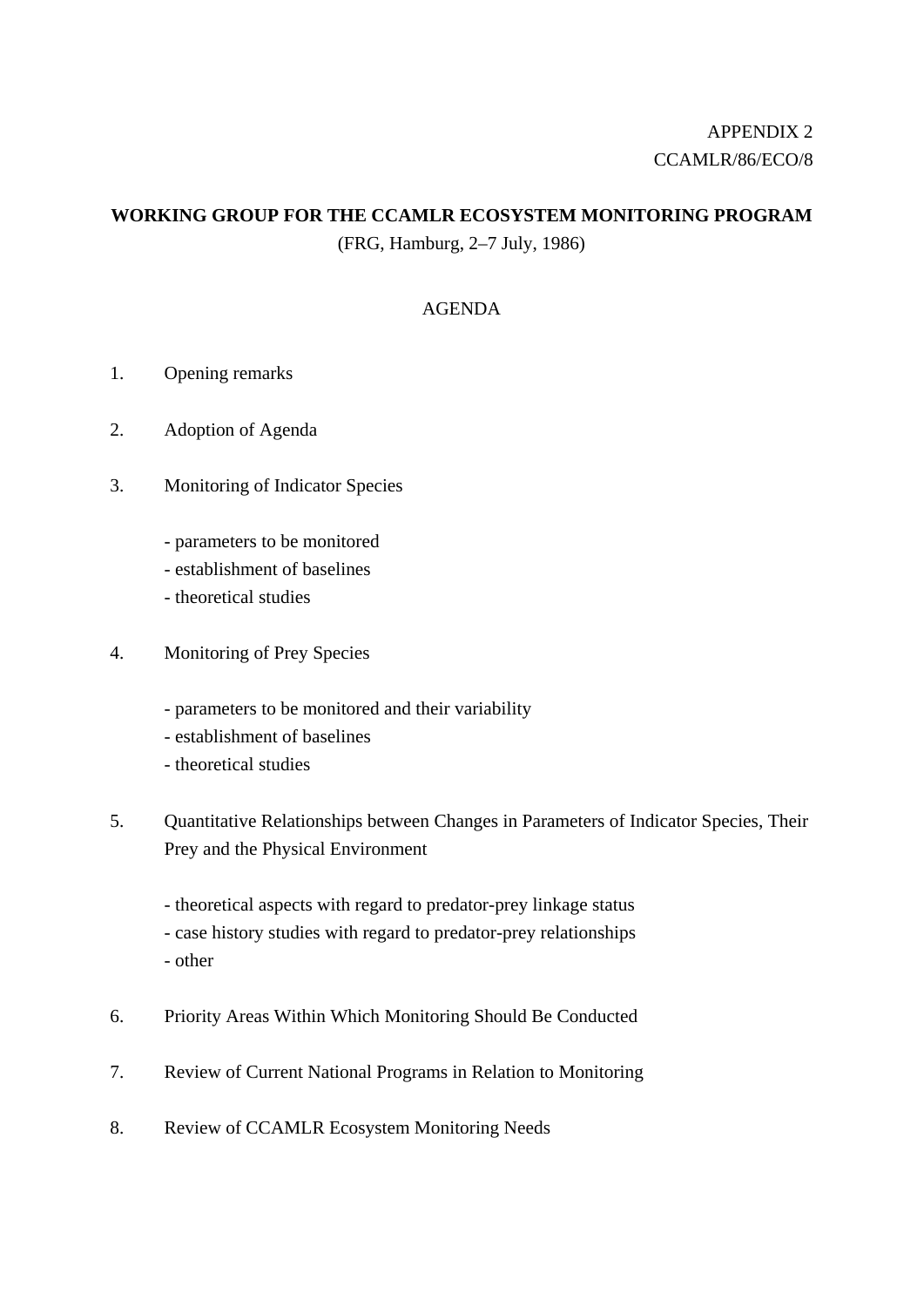- 9. Framework of the Development of an International Monitoring Program: Contributions Your Country May Make
- 10. Practical Needs for the Implementation of an Ecosystem Monitoring Program
	- data
	- standardisation of methods
	- remote sensing
	- theoretical studies
	- other (requirements for the obligatory collection of data)
- 11. Implementation and Coordination of Ecosystem Monitoring and Associated Research Activities.
- 12. Adoption of the Report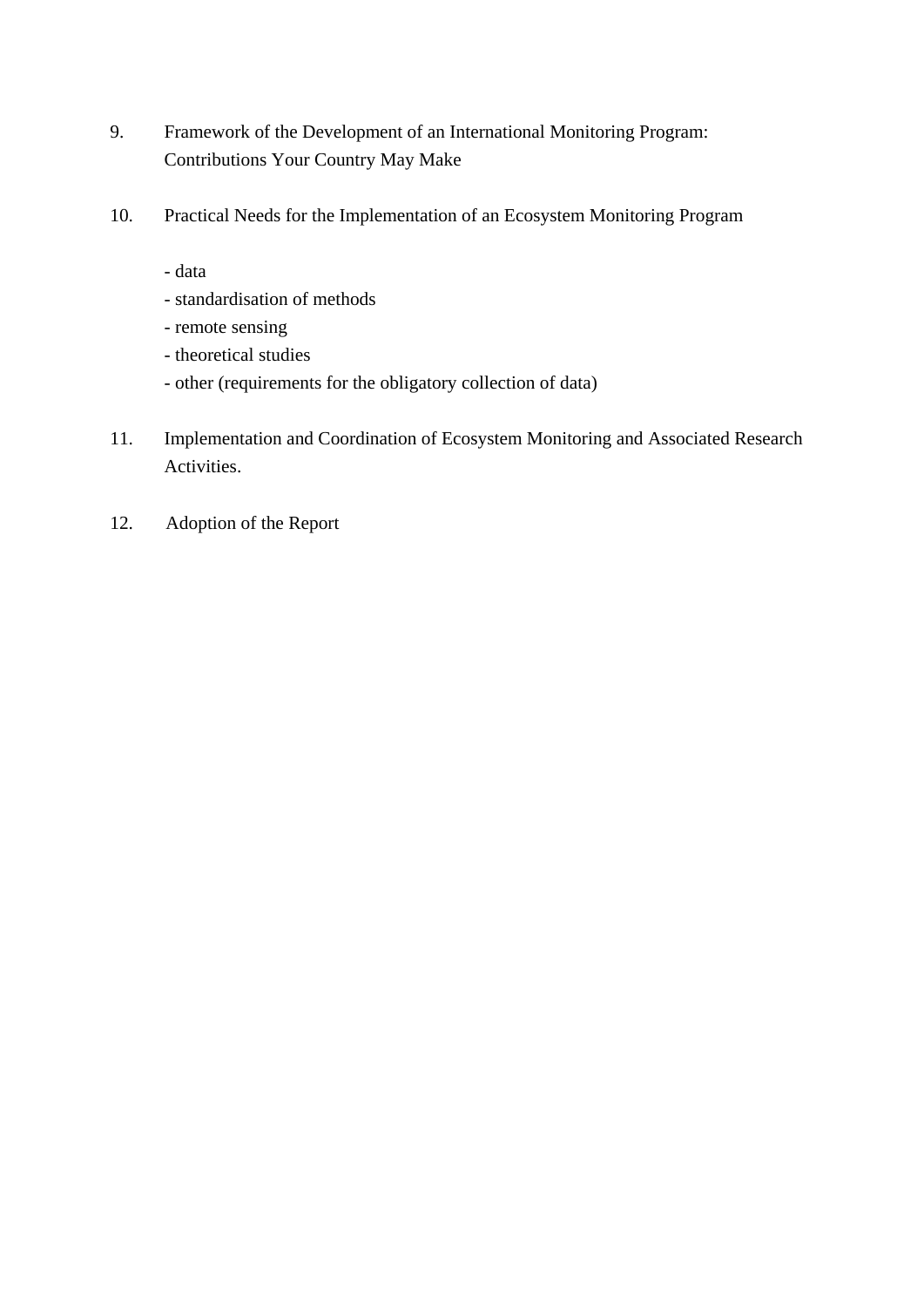### **WORKING GROUP FOR THE CCAMLR ECOSYSTEM MONITORING PROGRAM**

(FRG, Hamburg, 2-7 July, 1986)

### LIST OF DOCUMENTS

| 1.  | Draft Agenda                                                                                                                           | SC-CAMLR/86/ECO/1  |
|-----|----------------------------------------------------------------------------------------------------------------------------------------|--------------------|
| 2.  | Members' Comments on Draft Agenda                                                                                                      | SC-CAMLR/86/ECO/2  |
| 3.  | Adopted Agenda                                                                                                                         | SC-CAMLR/86/ECO/8  |
| 4.  | <b>List of Participants</b>                                                                                                            | SC-CAMLR/86/ECO/9  |
| 5.  | <b>List of Documents</b>                                                                                                               | SC-CAMLR/86/ECO/10 |
| 6.  | Report of the Fourth Meeting<br>of the Scientific Committee<br>(Item 7: Ecosystem Monitoring<br>and Management)                        | SC-CAMLR/86/ECO/3  |
| 7.  | Response of the IWC Scientific<br>Committee to the Questions of<br>the CCAMLR Scientific Committee<br>on Ecosystem Monitoring          | SC-CAMLR/86/ECO/4  |
| 8.  | Krill Sampling and the CCAMLR<br><b>Ecosystem Monitoring Program</b><br>(D. Miller, SA)                                                | SC-CAMLR/86/ECO/5  |
| 9.  | A Preliminary Program of Japanese<br><b>Activities on Ecosystem Monitoring</b><br>(Y. Shimadzu, T. Hoshiai, Japan)                     | SC-CAMLR/86/ECO/6  |
| 10. | The Soviet Proposals on the<br>Program of the Ecosystem<br>Monitoring of the Commonwealth Sea<br>and Prydz Bay.<br>(T. Lubimova, USSR) | SC-CAMLR/86/ECO/7  |
| 11. | Members' Research Activities in<br>1984/1985 and 1985/1986 Seasons<br><b>Related to Ecosystem Monitoring</b>                           | SC-CAMLR/86/ECO/11 |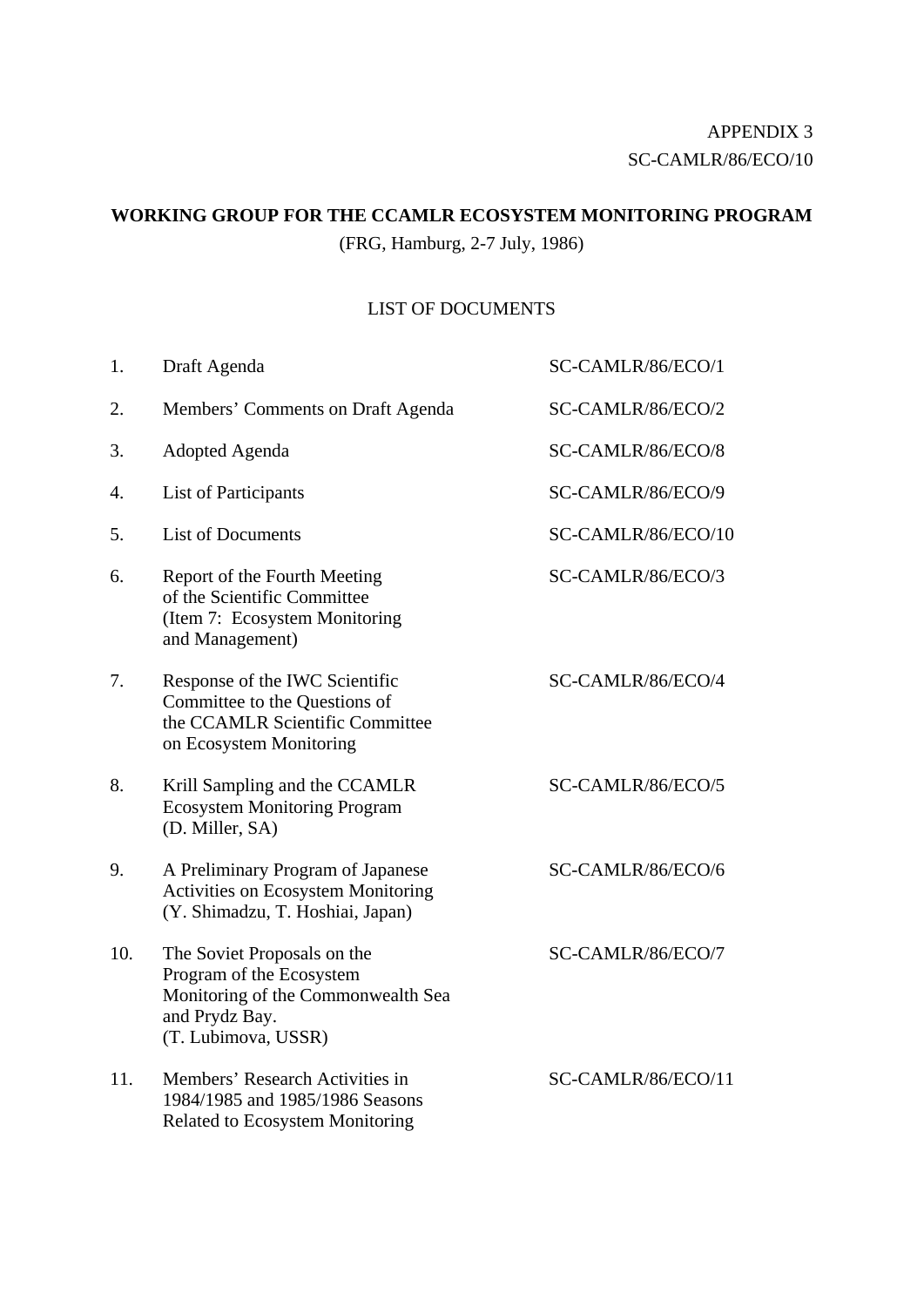| 12. | <b>International CCAMLR Applied Research</b><br>and Monitoring Program.<br>Prydz Bay Priority Area<br>(Australian contribution to the<br>First Five Year Program) | SC-CAMLR/86/ECO/12 |
|-----|-------------------------------------------------------------------------------------------------------------------------------------------------------------------|--------------------|
| 13. | Directed Research. Antarctic Marine<br>Living Resources (AMLR).<br>A Program Development Plan (USA)                                                               | $SC-CAMLR/86/13$   |
| 14. | Establishment of a Group of<br>Specialists on Southern Ocean Ecology<br>(Annex 3 to the XIX SCAR Report)                                                          | $SC-CAMLR/86/14$   |
| 15. | <b>CCAMLR Ecosystem Monitoring</b><br>Early Life Stages of Fish<br>(Comments on the Agenda Item 5)<br>of the 1986 Meeting).<br>W. Slosarczyk (Poland)             | $SC-CAMLR/86/15$   |

## RELATED PAPERS

| 1. | Report of the Meeting of the<br>Ad Hoc Working Group on Ecosystem<br>Monitoring                                               | SC-CAMLR-IV/7  |
|----|-------------------------------------------------------------------------------------------------------------------------------|----------------|
| 2. | Comments on the Report of the<br>Ad Hoc Working Group on Ecosystem<br>Monitoring<br>(Submitted by the Delegation of the USSR) | SC-CAMLR-IV/13 |
| 3. | Report of the Subcommittee on<br><b>Bird Ecology</b><br>(SCAR Working Group on Biology)<br>(USA, San Diego, 9–10 June, 1986)  |                |
| 4. | Report of the Meeting of the SCAR Group<br>of Specialists on Seals                                                            |                |

SCAR XIX, San Diego, California,

USA, 11–13 June, 1986